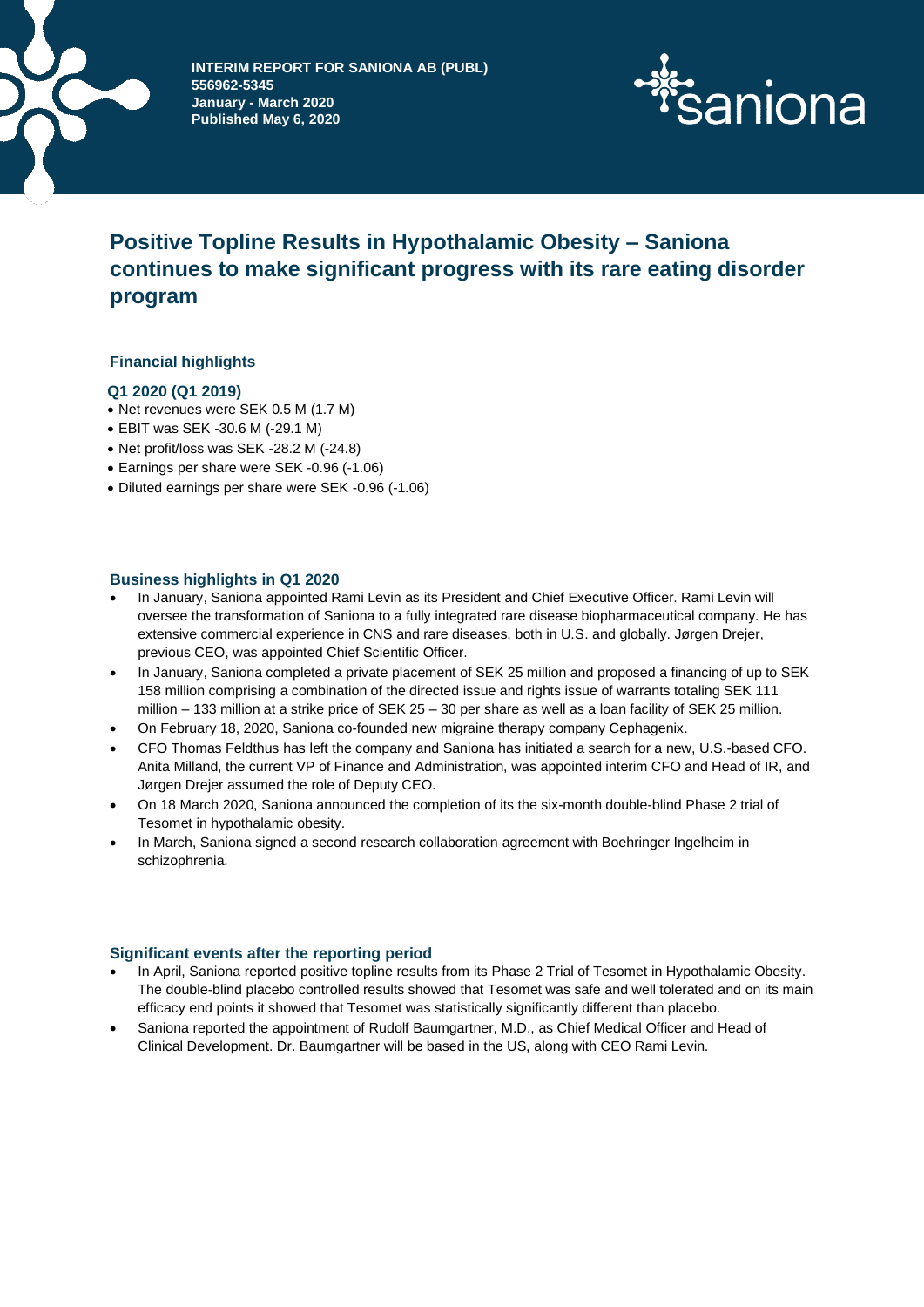

# **Comments from the CEO**

• "Saniona has continued to execute on its strategic milestones over the last quarter. Our focus has been on two main areas: To advance our clinical development program both in early stage and mid/late development, and to build our presence in the US market. We have completed our double-blind placebo controlled Phase 2 trial of Tesomet in patients with hypothalamic obesity (HO). The positive results of this study and the sustained progress of our Prader-Willi Syndrome (PWS) program have brought us closer to our goal of bringing Tesomet to the market to address the significant unmet need of patients affected by these diseases. By leveraging the continued progress of these drug programs and our strategic partnerships and out licensing agreements in other areas, along with the initiation of building out our presence in the US have positioned ourselves to emerge as a leading U.S.-based rare disease company focused on the central nervous system," says Rami Levin, President & CEO of Saniona.

#### **For more information, please contact**

Rami Levin, CEO, Saniona. Mobile: +1 781 987 3144. Email: rami.levin@saniona.com

Anita Milland, Interim CFO & Head of IR. Mobile +45-20163432. Email: [anita.milland@saniona.com](mailto:anita.milland@saniona.com)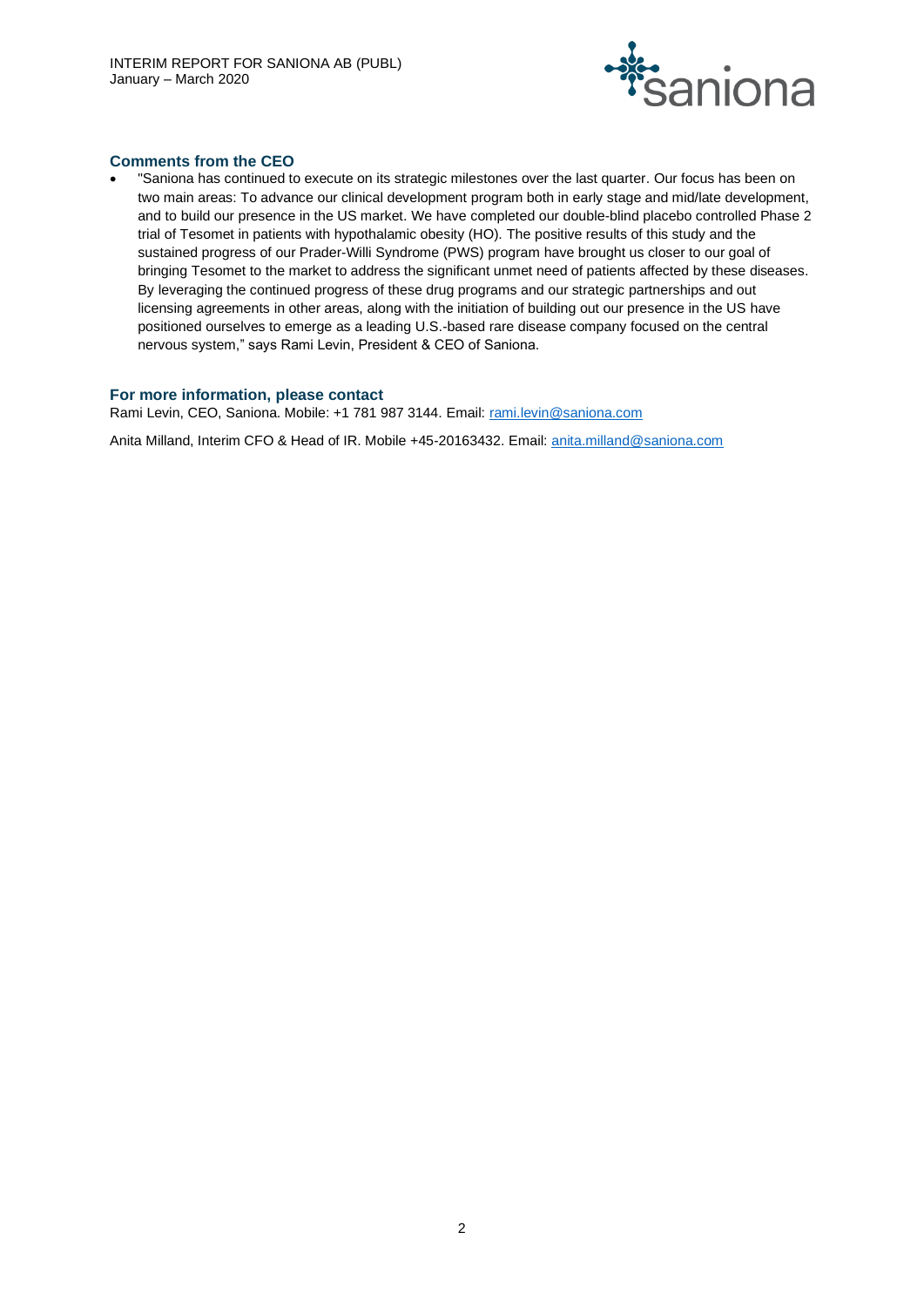

### **Letter from the CEO**

Saniona continues to make great progress building an organization focused on drug discovery, development and commercial. We made progress on our focus areas:

Advancing our clinical development programs: Significant progress has been made in clinical trials of our lead product, Tesomet. We recently were thrilled to share positive data from our 24-week double-blind Phase 2 trial of Tesomet in hypothalamic obesity (HO). Twenty-one patients received Tesomet or matching placebo and were monitored for safety, tolerability, and efficacy endpoints. Topline results of the study were positive, showing that Tesomet was safe and well tolerated, with statistically significant improvements seen in bodyweight waist circumference and glycemic control seen following Tesomet treatment. Eighteen out of the original twenty-one study participants have proceeded into the open-label extension phase of the study. Our Prader-Willi Syndrom (PWS) program also continued to progress, with a Tesomet pre-IND meeting with the FDA scheduled for the second quarter.

Building our presence in the US: On January 7th, I officially assumed my role of CEO, while former CEO Jørgen Drejer has transitioned to the role of CSO. Saniona has registered in the commonwealth of Massachusetts and continues to add U.S. based leadership to its management team. We initiated a search for a U.S. based CMO and Head of Clinical Development and have already reported post the Q1 period that we have appointed Dr. Rudolf Baumgartner, M.D., as Chief Medical Officer and Head of Clinical Development for Saniona. We have also initiated the search for a US-based CFO following the departure of former CFO Thomas Feldthus. In the interim, Anita Milland, our former VP of Finance and Administration, has been appointed interim CFO and Head of IR.

The first quarter also saw substantial progress in our out-licensing and partnership opportunities. In February, Saniona announced that it had co-founded Cephagenix, a company that aims to identify and develop novel migraine treatments based on Saniona's ion channel competence and central nervous system technology platform. The new company, which Saniona will own a third of after the first year of collaboration, will provide Saniona with an opportunity to benefit from past research while maintaining focus on its core drug development programs. Saniona was also able to further develop existing partnerships during the last quarter, signing a second research collaboration agreement with Boehringer Ingelheim concerning schizophrenia.

With regards to the rapidly evolving situation surrounding the global COVID-19 pandemic, I would like to first say that the safety of our patients, employees, and partners is our top priority. We continue follow the public health guidelines set forth by the various localities in which Saniona operates and have adjusted our business practices accordingly to provide a safe work environment while minimizing business disruption. To date, our clinical trials have not been impacted by COVID-19. The double blinded portion of our hypothalamic obesity phase 2 trial, which is currently our only active clinical trial, concluded in March 2020 and we have already reported topline results from this study. As the situation continues to evolve, moving forward, we will provide updates regarding any impact the pandemic may have on previously issued guidance.

Despite the challenging global environment, Saniona continues to progress towards its goal of bringing effective treatments for rare diseases of the central nervous system to those patients who desperately need them. I would like to thank all Saniona's employees, partners, and clinical trial participants for the invaluable role they play in our great progress as a company.

Rami Levin

President & CEO, Saniona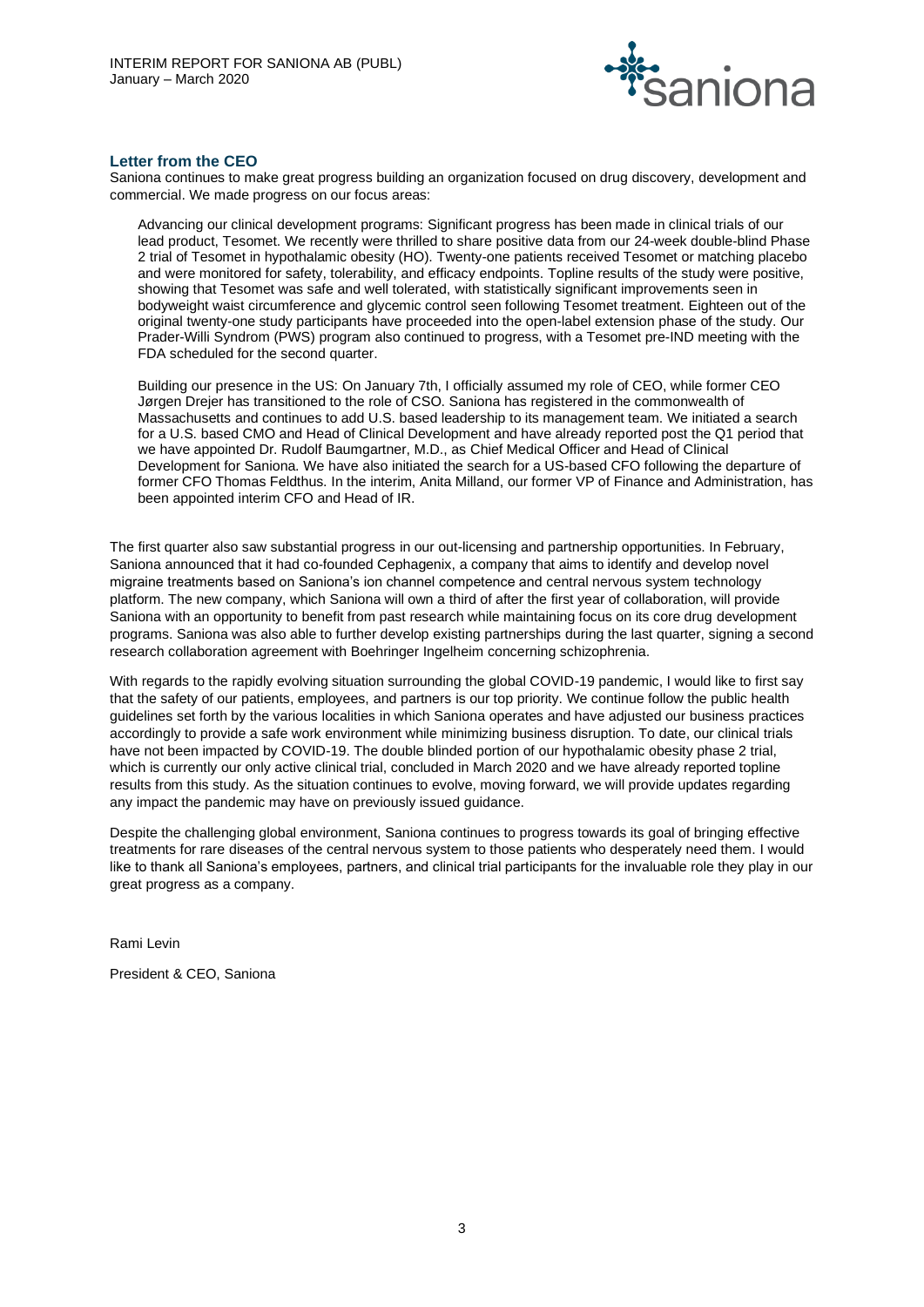

# **About Saniona**

Saniona is a rare disease biopharmaceutical company focused on research, development and commercialization of treatments for the central nervous system. The company has four programs in clinical development. Saniona intends to develop and commercialize treatments for rare disease indications such as Prader-Willi syndrome and hypothalamic obesity on its own. The research is focused on ion channels and the company has a broad portfolio of research programs. Saniona has partnerships with Boehringer Ingelheim GmbH, Productos Medix, S.A de S.V and Cadent Therapeutics. Saniona is based in Copenhagen, Denmark, and the company's shares are listed at Nasdaq Stockholm Small Cap (OMX: SANION).

# **Our vision**

To become a leading global rare disease biopharmaceutical company focused on treatments for the central nervous system.

# **Our mission**

To deliver innovative therapies to patients with rare diseases including Prader-Willi syndrome and hypothalamic obesity.

Saniona's focus is on the development and commercialization of proprietary products for the treatment of rare diseases with high unmet medical need. Saniona is currently developing Tesomet for Prader-Willi syndrome and hypothalamic obesity in the U.S. and Europe. The required investments for developing Tesomet in these indications are comparatively small, while the required commercial infrastructure for servicing these patients in the U.S. and Europe is manageable.

Saniona also has research partnerships with other pharmaceutical companies and is developing products internally with the aim of out licensing the products to pharmaceutical companies for later stage development or commercialization. The structure of Saniona's partnership and out licensing agreements vary by product, indication, the investment and risk, as well as the interest and capabilities of Saniona's partners. Saniona can either grant its partners commercial license to a limited territory or globally. In exchange, the partners typically finance future research and development activities along with upfront payments, research funding, milestone payments and royalties on future product sales when the product candidates are commercialized.

Saniona's short term strategic priorities are the following:

- To build internal capabilities in the organization to support late stage clinical development for rare disease programs and to adequately finance these activities through commercialization
- To develop and attain market approval for Tesomet in the U.S. and Europe for treatment of the rare eating disorders Prader-Willi syndrome and hypothalamic obesity
- To strengthen the company's position and presence in the U.S.
- To develop at least one drug candidate internally from our unique ion channel research platform
- To leverage our leading position within ion channel research through out-licensing and partnerships with other pharmaceutical companies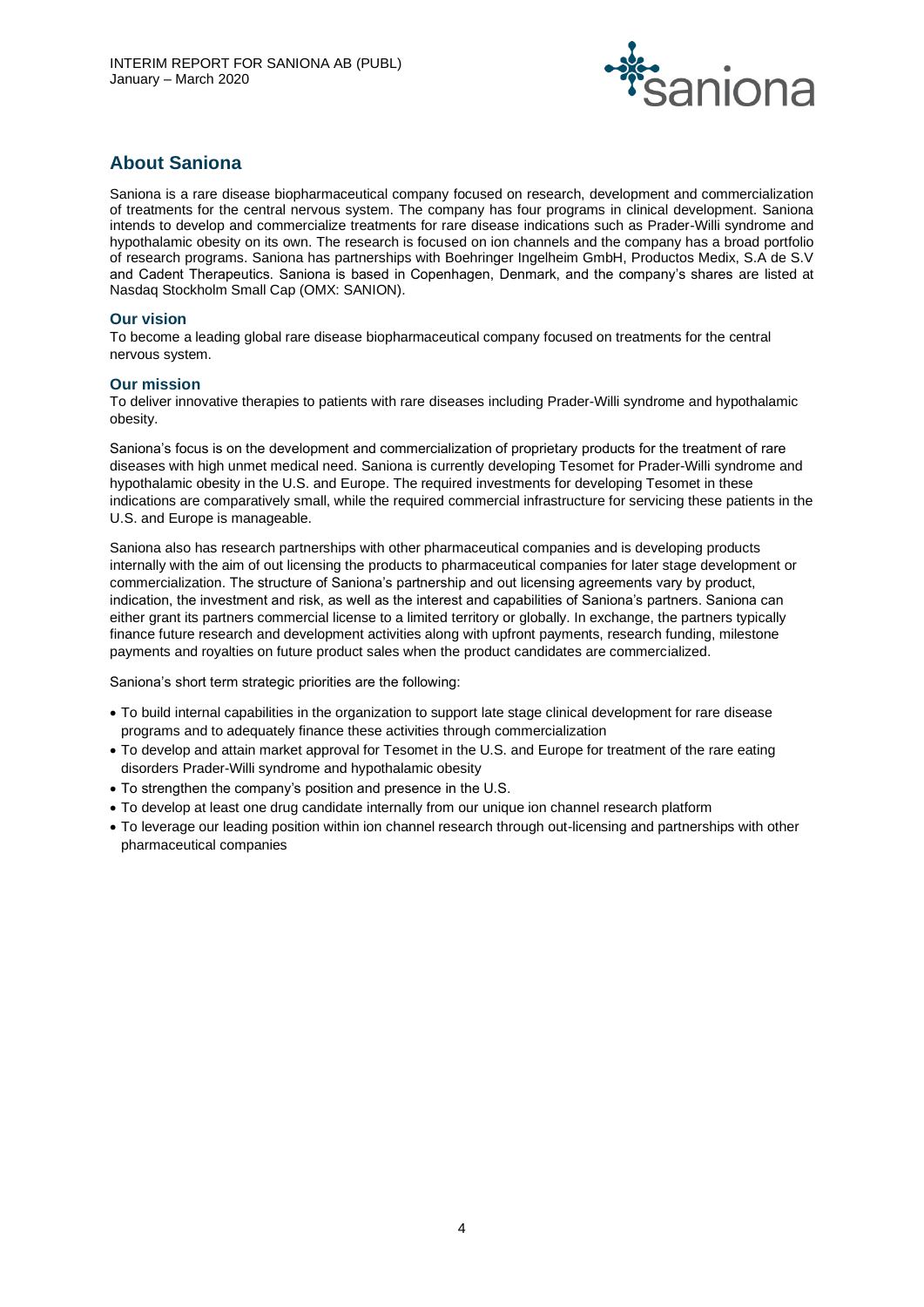

# **Proprietary pipeline**

Saniona's most advanced proprietary clinical program is Tesomet for the treatment of rare eating disorders. Saniona has completed a dose-finding Phase 2a proof-of-concept study in PWS and is currently planning for pivotal Phase 2b/3 studies. In parallel Saniona is currently conducting a Phase 2 study in HO with the aim of preparing for Phase 3 study in this indication. Saniona intends to initiate pivotal Phase 2b/3 studies in at least one of these two indications in 2020.

Saniona's early stage pipeline has been established via discovery efforts from its ion channel platform. Ion channels comprise a unique class of proteins, which, among other things, controls the activity of muscles and nerves and is central to numerous other functions in the body. Currently, Saniona has two preclinical assets from its ion channel platform that are advancing to the clinic. SAN711, in development for rare itching disorders has completed the preclinical development and is Phase 1 ready. In addition, Saniona has initiated preclinical development for SAN903 in preparation for Phase 1 studies in rare inflammatory and fibrotic disorders.



# **Proprietary Pipeline**

# **Out-licensing and partnerships**

Saniona's most advanced out-licensed program is tesofensine, which is being developed for obesity by Medix. Medix submitted a new drug application to the Mexican food and drug administration in December 2019 for approval of tesofensine for the treatment of patients with obesity. Saniona's partner Cadent Therapeutics has completed a Phase 2a study for the treatment of essential tremor and expects to start another Phase 2a study in the first half of 2020 for the treatment of Ataxia. Saniona's partner Boehringer Ingelheim is currently conducting a preclinical development program in preparation for Phase 1 studies in schizophrenia.



# Out-licencing and Partnerships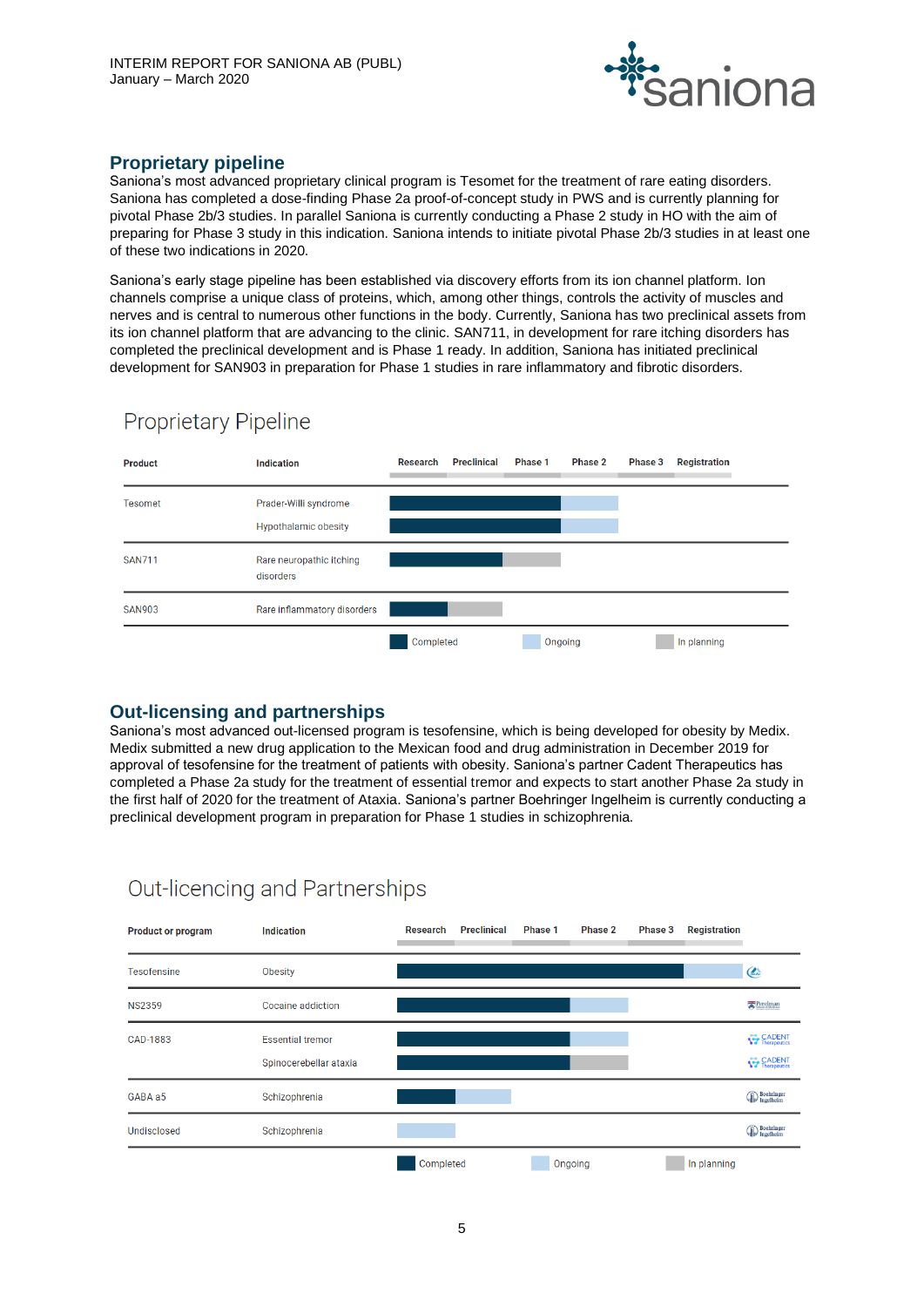

# **Financial review**

# **Financial key figures**

|                                             |         | 2020-01-01 | 2019-01-01 | 2019-01-01 |
|---------------------------------------------|---------|------------|------------|------------|
|                                             |         | 2020-03-31 | 2019-03-31 | 2019-12-31 |
| Net sales, KSEK                             |         | 459        | 1,715      | 2,658      |
| Total operating expenses, KSEK              |         | $-31,066$  | $-30,864$  | $-106,563$ |
| Operating profit/loss, KSEK                 | $\star$ | $-30,606$  | $-29,149$  | $-103,906$ |
| Operating margin, %                         |         | -6666%     | $-1700%$   | $-3909%$   |
| Cash flow from operating activities, KSEK   |         | $-51,364$  | $-22,851$  | $-98,469$  |
| Cash flow per share, SEK                    |         | $-0.16$    | $-0.22$    | $-0.87$    |
| Earnings per share, SEK                     |         | $-0.96$    | $-1.06$    | $-2.95$    |
| Diluted earnings per share, SEK             |         | $-0.96$    | $-1.06$    | $-2.95$    |
| Average shares outstanding                  |         | 29,302,629 | 23,350,994 | 25,719,586 |
| Diluted average shares outstanding          |         | 29,317,755 | 23,370,773 | 25,732,676 |
| Shares outstanding at the end of the period |         | 29,412,519 | 23,922,480 | 28,412,519 |
| Average number of employees, #              |         | 23.3       | 22.7       | 22.4       |
|                                             |         | 2020-03-31 | 2019-03-31 | 2019-12-31 |
| Cash and cash equivalent, KSEK              |         | 37,354     | 46,881     | 40,248     |
| Equity, KSEK                                |         | 73,550     | 31,413     | 58,437     |
| Total equity and liabilities, KSEK          |         | 122,207    | 82,238     | 96,000     |
| Liquidity ratio, %                          | $\ast$  | 118%       | 129%       | 152%       |
| Equity ratio, %                             |         | 60%        | 38%        | 61%        |
| Equity per share, SEK                       |         | 2.65       | 1.31       | 2.06       |

\* = Alternative performance measures

#### **Definitions and relevance of alternative performance measures**

Saniona presents certain financial measures in the interim report that are not defined according to IFRS, so called alternative performance measures. These have been noted with an "\*" in the table above. The company considers that these measures provide valuable supplementary information for investors and company management as they enable an assessment of relevant trends of the company's performance. These financial measures should not be regarded as substitutes for measures defined per IFRS. Since not all companies calculate financial measures in the same way, these are not always comparable to measures used by other companies. The definition and relevance of key figures not calculated according to IFRS are set-out in the table below.

| <b>Key figure</b>            | <b>Definition</b>                                                                        | <b>Relevance</b>                                                                                                                                                                                                    |
|------------------------------|------------------------------------------------------------------------------------------|---------------------------------------------------------------------------------------------------------------------------------------------------------------------------------------------------------------------|
| <b>Operating profit/loss</b> | Profit/loss before financial items<br>and tax.                                           | The operating profit/loss is used to measure the profit/loss<br>generated by the operating activities.                                                                                                              |
| <b>Operating margin</b>      | Operating profit/loss as a<br>proportion of revenue.                                     | The operating margin shows the proportion of revenue that<br>remains as profit before financial items and taxes and has<br>been included to allow investors to get an impression of the<br>company's profitability. |
| <b>Liquidity ratio</b>       | Current assets divided by current<br>liabilities.                                        | Liquidity ratio has been included to show the Company's<br>short-term payment ability.                                                                                                                              |
| <b>Equity ratio</b>          | Shareholders' equity as a<br>proportion of total assets.                                 | The equity ratio shows the proportion of total assets covered<br>by equity and provides an indication of the company's<br>financial stability and ability to survive in the long term.                              |
| <b>Equity per share</b>      | Equity divided by the shares<br>outstanding at the end of the<br>period.                 | Equity per share has been included to provide investors with<br>information about the equity reported in the balance sheet as<br>represented by one share.                                                          |
| Cash flow per share          | Cash flow for the period divided by<br>the average shares outstanding for<br>the period. | Cash flow per share has been included to provide investors<br>with information about the cash flow represented by one<br>share during the period.                                                                   |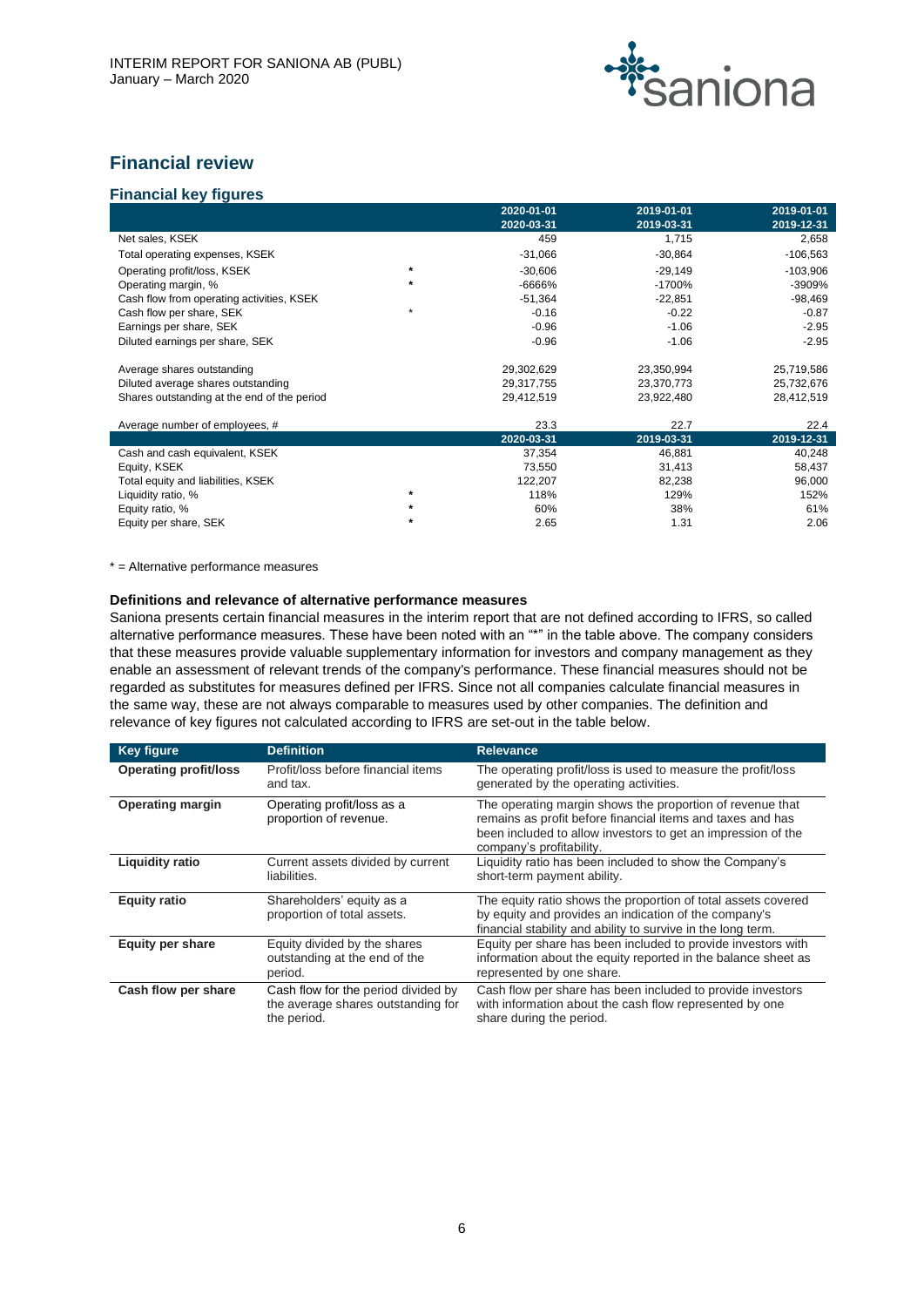

#### **Derivation of alternative performance measurers**

|                                             | 2020-01-01 | 2019-01-01 | 2019-01-01 |
|---------------------------------------------|------------|------------|------------|
|                                             | 2020-03-31 | 2019-03-31 | 2019-12-31 |
| Operation profit/loss, KSEK                 | $-30,606$  | $-29,149$  | $-103,906$ |
| Net sales, KSEK                             | 459        | 1,715      | 2,658      |
| Operating margin, %                         | -6666%     | -1700%     | -3909%     |
| Cash flow for the period, KSEK              | $-4,688$   | $-5,108$   | $-22,491$  |
| Average shares outstanding                  | 29,302,629 | 23,350,994 | 25,719,586 |
| Cash flow per share, SEK                    | $-0.16$    | $-0.22$    | $-0.87$    |
|                                             | 2020-03-31 | 2019-03-31 | 2019-12-31 |
| Current assets, KSEK                        | 54,063     | 61,628     | 53,883     |
| Current liabilities, KSEK                   | 45,947     | 47,924     | 35,416     |
| Liquidity ratio, %                          | 118%       | 129%       | 152%       |
| Equity, KSEK                                | 73,550     | 31,413     | 58,437     |
| Total equity and liabilities, KSEK          | 122,207    | 82,238     | 96,000     |
| Equity ratio, %                             | 60%        | 38%        | 61%        |
| Equity, KSEK                                | 73,550     | 31,413     | 58,437     |
| Shares outstanding at the end of the period | 29,412,519 | 23,922,480 | 28,412,519 |
| Equity per share, SEK                       | 2.50       | 1.31       | 2.06       |

#### **Revenues and result of the operation**

#### **Revenue**

Total revenues during the first quarter of 2020 was SEK 0.5 million (1.7). In 2020 revenues comprised research funding under the agreements with Cephagenix. In 2019, revenues comprised research funding under the agreements with Boehringer Ingelheim.

#### **Operating profit/loss**

The operating loss for the first quarter was SEK 30.6 million (29.1).

The company recognized operating expenses of SEK 31.1 million (30.9) for the first quarter of 2020.

External costs amounted to SEK 21.1 million (22.3) and personnel costs amounted to SEK 9.1 million (7.1). In the first quarter of 2020, external expenses comprised primarily development costs in relation to Tesomet followed by preclinical development costs in relation to SAN903 and SAN711. In the first quarter of 2019, external expenses comprised primarily development costs in relation to Tesomet followed by preclinical development costs in relation to SAN711 and research and development costs in relation to the SAN903 program.

#### **Cash flow**

Operating cash flow for the first quarter of 2020 was an outflow of SEK 51.4 million (outflow of 22.9). Consolidated cash flow for the first quarter of 2020 was an outflow of SEK 4.7 million (outflow of 5.1).

In 2020, the operating cash flow during the first quarter is explained by the operating loss and change in working capital. The consolidated cash flow in 2020 is further explained by an inflow from finance activities of SEK 25 million through the directed issue of 1,000,000 shares to Formue Nord at SEK 25 per share. The net proceeds of SEK 22.7 million is recorded under new share issues after deduction of issuing expenses. Furthermore, a loan of SEK 25 million was drawn under the loan facility agreement with Formue Nord.

In 2019, the operating cash flow during the first quarter is explained by the operating loss. The consolidated cash flow in 2019 is further explained by an inflow from finance activities of SEK 17.3 million through the issue of convertible loan notes to Nice & Green totaling SEK 18 million of which SEK 2 million has not been converted at March 31, 2019. The balance of SEK 16 million was converted into equity during Q1 2019 and the net proceeds of SEK 15.3 million is recorded under new share issues after deduction of issuing expenses.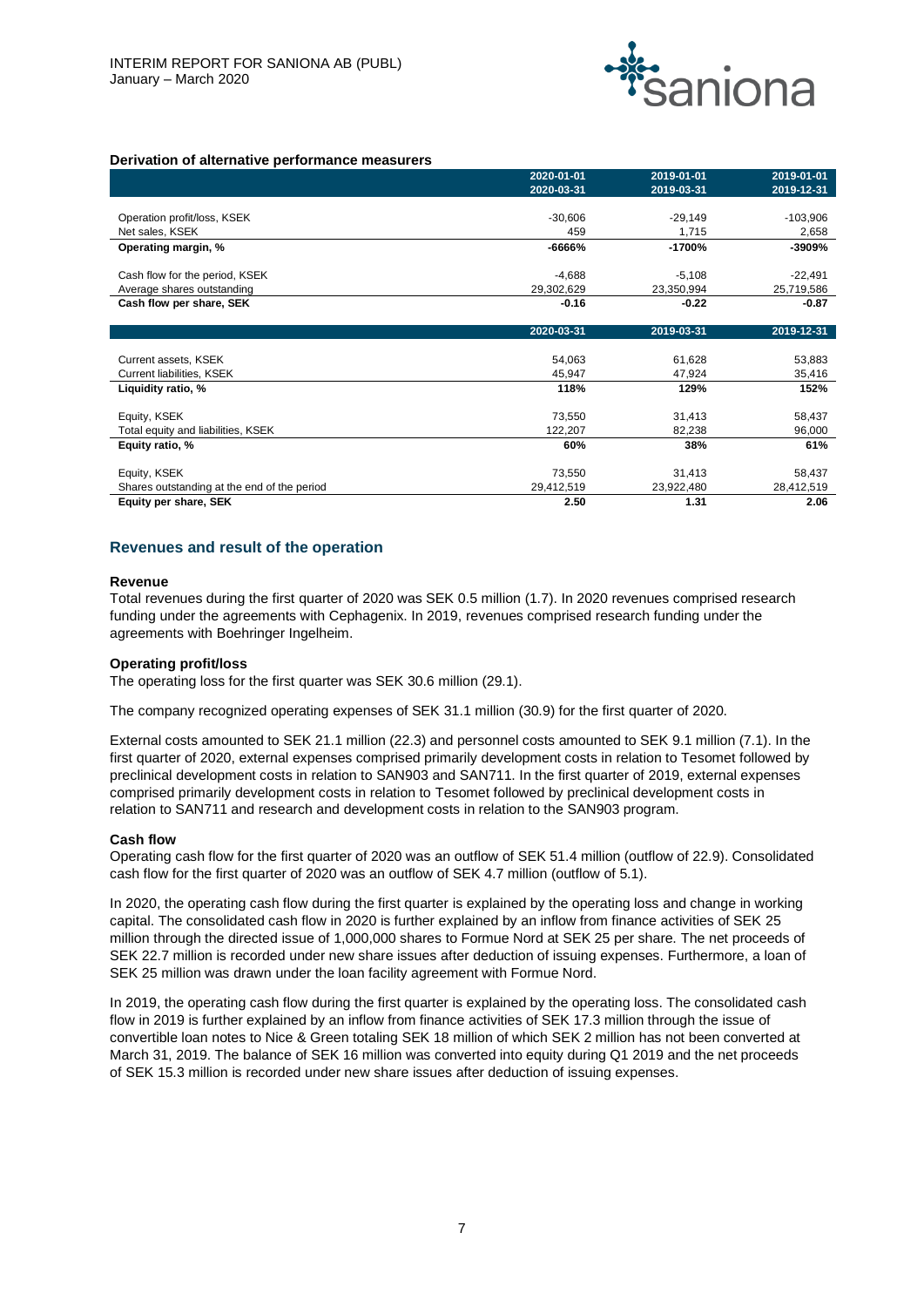

#### **Financial position**

The equity ratio was 60 (38) % as of March 31, 2020, and equity was SEK 73.6 million (31.4). Cash and cash equivalents amounted to SEK 37.4 million (46.9) as of March 31, 2020. Total assets as of March 31, 2020, were SEK 122.2 million (82.2).

On January 10, 2020, Saniona completed a private placement of SEK 25 million and proposed a financing of up to SEK 158 million comprising a combination of the directed issue and rights issue of warrants totaling SEK 111 million – 133 million at a strike price of SEK 25 – 30 per share as well as a loan facility of SEK 25 million. The financing replaces the financing agreement with Nice & Green dated 28 December 2017, which has been terminated as of January 10, 2020.

In March 2020 Saniona has drawn a loan of SEK 25 million in accordance with the loan facility agreement entered with Formue Nord in January 2020. Loans raised under the loan facility are subject to market interest rates and shall be repaid no later than February 7, 2021.

#### **The share, share capital and ownership structure**

At March 31, 2020, the number of shares outstanding amounted to 29,412,519 (23,922,480).

In January 2020, it was resolved to perform a rights issue. Through the rights issue the Company's share capital increased by SEK 50,000, to a total of SEK 1,470,625.95 and the number of shares increased by 1,000,000 to a total of 29,412,519.

The company established a warrant program on July 1, 2017, totaling 38,750 warrants, on January 19, 2018 totaling 286,003 warrants, on July 1, 2018, totaling 45,013 warrants, on September 1, 2019, totaling 50,270 warrants and on February 7, 2020, totaling 710,313 warrants.

The extraordinary shareholders' meeting on February 7, 2020, approved the board of director's decision to carry out a directed issue of 465,518 units, consisting of 1,396,554 warrants of the series TO 1, TO 2 and TO 3, to two external investors (Formue Nord Markedsneutral A/S and Formue Nord Fokus A/S), and to carry out a rights issue to shareholders of 1,014,224 units consisting of a total of 3,042,672 warrants of the same series.

Each warrant, regardless of series, carries the entitlement to subscribe for one (1) new share in Saniona at a subscription price corresponding to 70% of the volume-weighted average share price for the Saniona's share during a two-week period ending two trading days prior to the start of each series' exercise period, though not less than SEK 25 and not more than SEK 30 per share.

The measurement period for TO 1 is April 22, 2020 to May 6, 2020, the measurement period for TO 2 is August 20, 2020 to September 2, 2020 and for TO 3 the measurement period is March 17 to March 30, 2021. The exercise period for series TO 1 warrants is May 11–25, 2020, for series TO 2 warrants September 7–21, 2020 and for series TO 3 warrants April 6–20, 2021. The warrants will be subject to customary conversion conditions in conjunction with issues.

The maximum number of shares that may be issued is 4,439,226. This does not take into account any future conversion in accordance with the warrant terms for each series.

At March 31, 2020, the company had 6,058 (5,610) shareholders excluding holdings in life insurance and foreign custody account holders.

#### **Personnel**

As of March 31, 2020, the number of employees was 24 (24) of which 13 (13) were women. Of these employees, 5 (3) are part-time employees and 19 (21) are full-time employees, and a total of 19 (19) work in the company's research and development operations. 11 (11) of Saniona's employees hold PhDs, 2 (2) hold university degrees, 8 (8) have laboratory training and the remaining 3 (3) have other degrees.

# **Operational risks and uncertainties**

All business operations involve risk. Managed risk-taking is necessary to maintain good profitability. Risk may be due to events in the external environment and may affect a certain industry or market. Risk may also be company specific.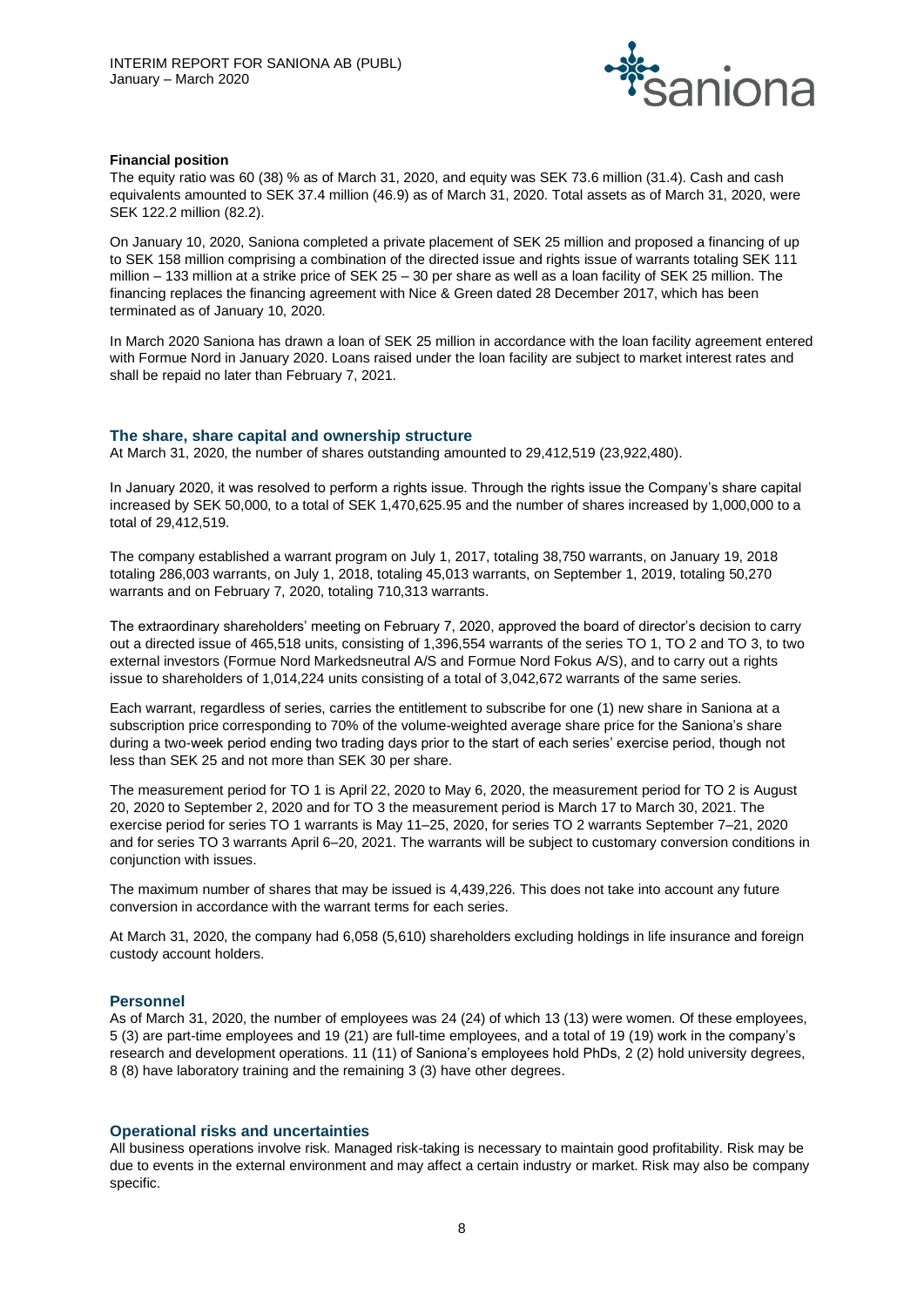

The main risks and uncertainties which Saniona is exposed to are related to drug development, the company's collaboration agreements, competition, technology development, patent, regulatory requirements, capital requirements and currencies.

The Group's programs are sold primarily to pharmaceutical companies and spinouts funded by pharmaceutical companies and venture capital firms. Historically, the Group has not sustained any losses on trade receivables and other receivables.

Currency risks is the risk that the fair value of future cash flows fluctuate because of changed exchange rates. Exposure to currency risk is primarily sourced from payment flows in foreign currency and from the translation of balance sheet items in foreign currency, as well as upon the translation of foreign subsidiaries' income statements and balance sheets to the Group's reporting currency, which is SEK.

A more detailed description of the Group's risk exposure and risk management is included in Saniona's 2019 Annual Report. There are no major changes in the Group's risk exposure and risk management in 2020, besides risk related to COVID-19 as described below.

# **Risk related to COVID-19**

An outbreak of an infectious disease, a pandemic or a similar public health threat, such as the recent outbreak of the novel coronavirus known as COVID-19, could adversely impact the company by causing operating, clinical trial and project development delays and disruptions, labour shortages, travel and shipping disruption and shutdowns (including as a result of government regulation and prevention measures). The Company may incur expenses or delays relating to such events outside of its control, which could have a material adverse impact on its business, operating results and the company's ability to raise capital.

To date, Saniona's clinical trials have not been impacted by COVID-19. The hypothalamic obesity phase 2 clinical trial, the last active clinical trial we currently have, was able to conclude and close in March 2020 despite COVID-19 Pandemic.

# **Audit review**

This interim report has not been subject to review by the company's auditors.

# **Financial calendar**

| Annual General Meeting | May 6, 2020       |
|------------------------|-------------------|
| Interim Report Q2      | August 27, 2020   |
| Interim Report Q3      | November 26, 2020 |
| Year-End Report 2020   | February 25, 2021 |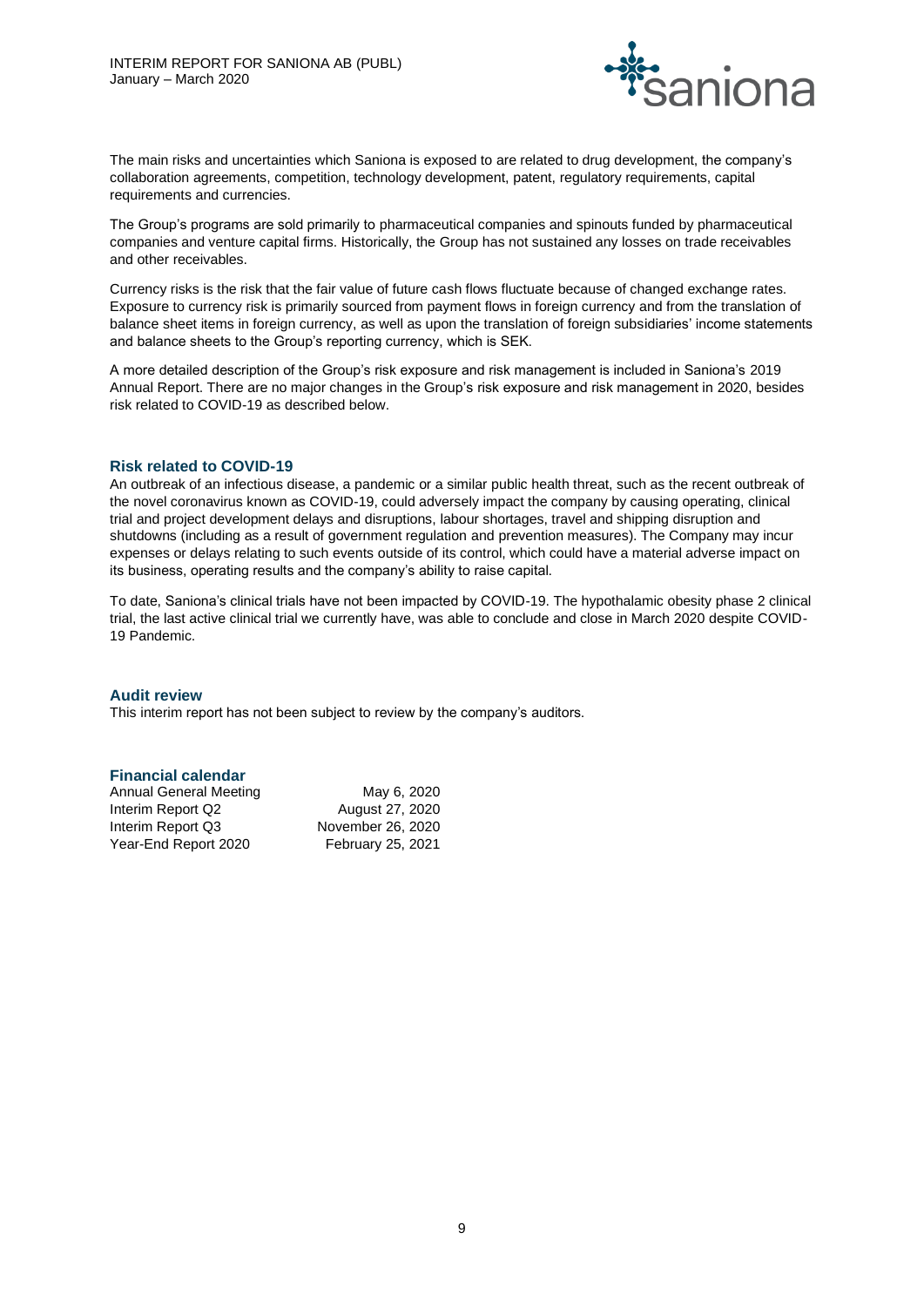

The Board of Directors and the CEO of Saniona AB (publ) provide their assurance that the interim report provides a fair and true overview of the Parent Company's and the Group's operations, financial position and results, and describes material risks and uncertainties faced by the parent Company and the companies in the Group.

Ballerup, May 6, 2020 Saniona AB

J. Donald deBethizy - Chairman Rami Levin, CEO

Claus Bræstrup – Board member Jørgen Drejer – Board member

Anna Ljung - Board member **Carl Johan Sundberg - Board member** 

Edward Saltzman – Board member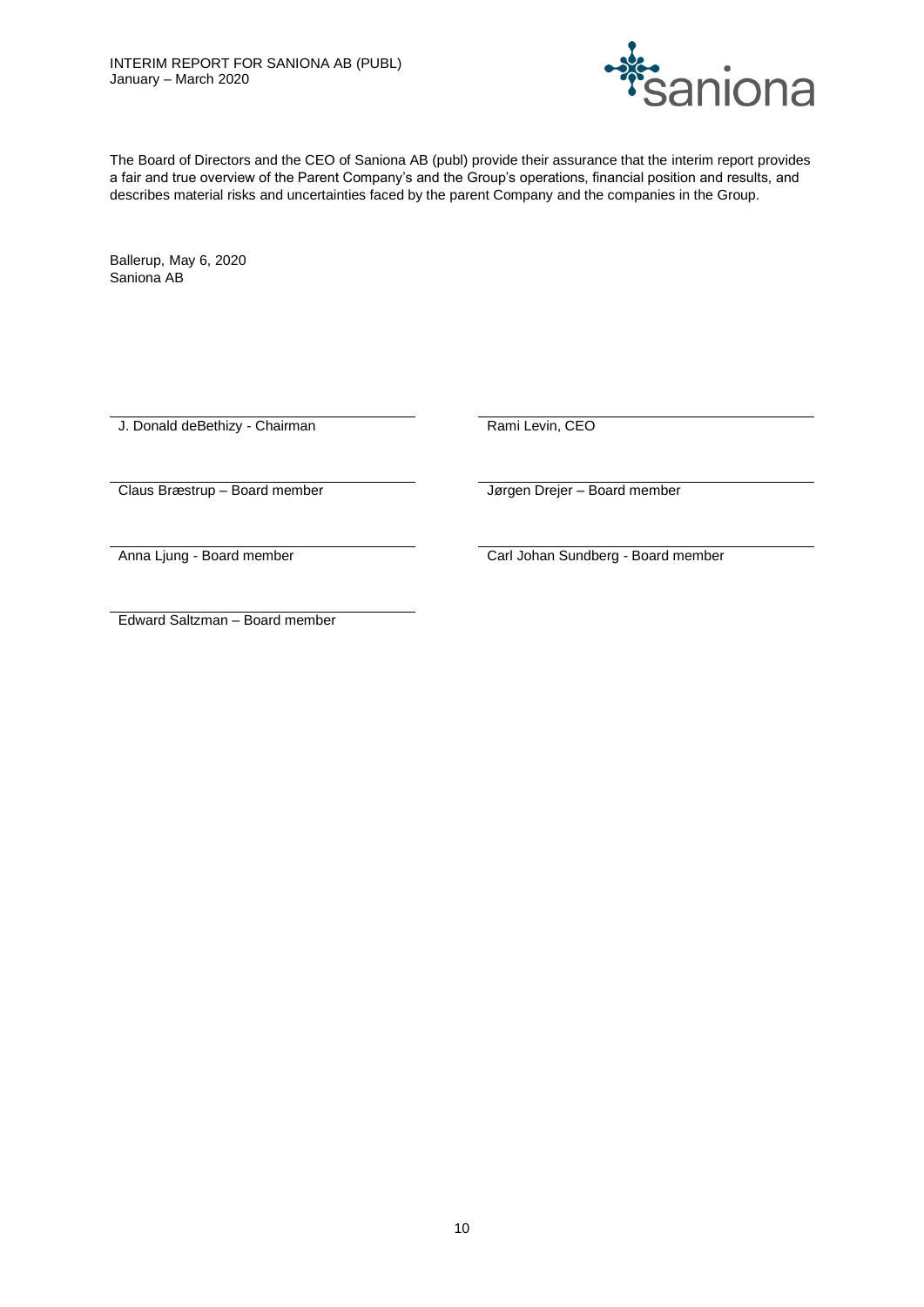

# **Condensed consolidated statement of comprehensive income – Group**

| <b>KSEK</b>                                           |             | 2020-01-01 | 2019-01-01 | 2019-01-01 |
|-------------------------------------------------------|-------------|------------|------------|------------|
|                                                       | <b>Note</b> | 2020-03-31 | 2019-03-31 | 2019-12-31 |
|                                                       | $1 - 2$     |            |            |            |
| Net sales                                             | 3           | 459        | 1,715      | 2,658      |
| Total operating income                                |             | 459        | 1,715      | 2,658      |
|                                                       |             |            |            |            |
| Raw materials and consumables                         |             | $-720$     | $-978$     | $-3,517$   |
| Other external costs                                  |             | $-21,085$  | $-22,302$  | $-74,984$  |
| Personnel costs                                       | 4           | $-9,051$   | $-7,073$   | $-25,860$  |
| Depreciation and write-downs                          |             | $-210$     | $-510$     | $-2,202$   |
| Total operating expenses                              |             | $-31,066$  | $-30,864$  | $-106,563$ |
|                                                       |             |            |            |            |
| <b>Operating profit/loss</b>                          |             | $-30,606$  | $-29,149$  | $-103,906$ |
| Share of result of associates                         | 8           |            | $-1,460$   | 20,214     |
| Financial income                                      |             |            |            | 674        |
| Financial expenses                                    |             | $-482$     | $-198$     | $-483$     |
| Net gains/losses on financial items                   |             |            |            |            |
| <b>Total financial items</b>                          |             | $-2,464$   | $-1,657$   | 20,404     |
|                                                       |             | $-2,946$   |            |            |
| Profit/loss after financial items                     |             | $-33,553$  | $-30,806$  | $-83,501$  |
|                                                       |             |            |            |            |
| Tax on net profit                                     | 5           | 5,369      | 5,996      | 7,713      |
|                                                       |             |            |            |            |
| Profit/loss for the period                            |             | $-28,184$  | $-24,810$  | $-75,788$  |
| Other comprehensive income for the period             |             |            |            |            |
| Item that may be reclassified to profit and loss      |             |            |            |            |
| <b>Translation differences</b>                        |             | 1,146      | 354        | $-187$     |
| Item that will not be reclassified to profit and loss |             |            |            |            |
| Fair value financial assets                           | 8           | 20,911     |            | 10,657     |
| Total other comprehensive income net after tax        |             | 22,057     | 354        | 10,470     |
|                                                       |             |            |            |            |
| Total comprehensive income                            |             | $-6,126$   | $-24,455$  | $-65,319$  |
| Earnings per share, SEK                               |             | $-0.96$    | $-1.06$    | $-2.95$    |
| Diluted earnings per share, SEK                       |             | $-0.96$    | $-1.06$    | $-2.95$    |
|                                                       |             |            |            |            |

The recognized loss and total comprehensive income are all attributable to the shareholders of the Parent Company, since there is no non-controlling interest in the subsidiaries of the Group.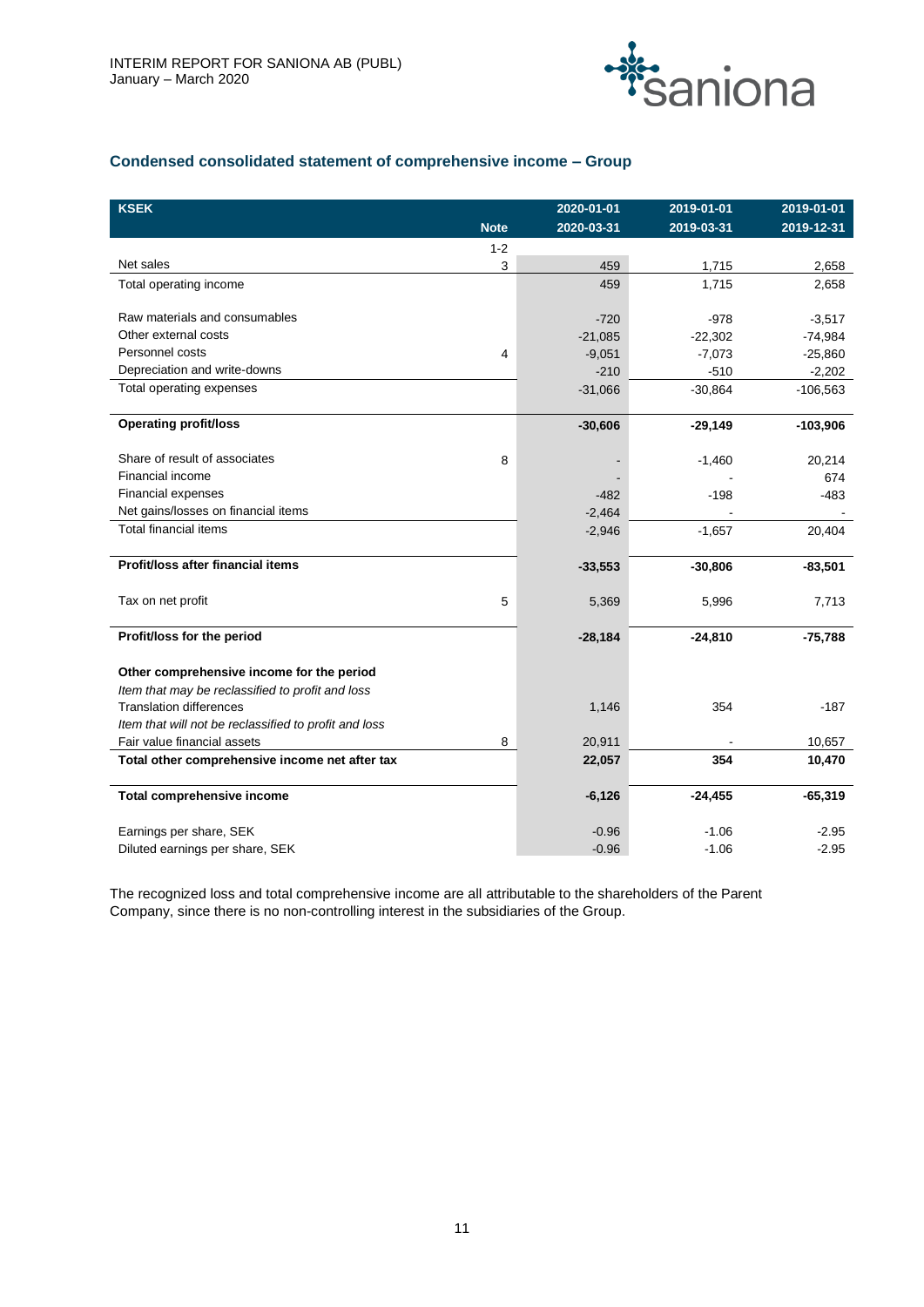

# **Condensed consolidated statement of financial position – Group**

| <b>KSEK</b>                                                  | <b>Note</b> | 2020-03-31      | 2019-03-31 | 2019-12-31 |
|--------------------------------------------------------------|-------------|-----------------|------------|------------|
|                                                              | $1 - 2$     |                 |            |            |
| <b>ASSETS</b>                                                |             |                 |            |            |
|                                                              |             |                 |            |            |
| Fixtures, fittings, tools and equipment                      |             | 3,415           | 5,925      | 3,415      |
| Tangible assets                                              |             | 3,415           | 5,925      | 3,415      |
| Non-current tax assets                                       | $\mathbf 5$ |                 |            |            |
| Other financial assets                                       | 8           | 5,582<br>58,287 | 5,999      | 37,376     |
| Investments in associated companies                          | 8           |                 | 5,045      |            |
| Other long-term receivables                                  | 9           | 789             | 3,578      | 1,260      |
| <b>Financial assets</b>                                      |             | 64,658          | 14,622     | 38,635     |
|                                                              |             |                 |            |            |
| Deferred tax                                                 |             | 71              | 63         | 67         |
| <b>Non-current assets</b>                                    |             | 68,144          | 20,609     | 42,117     |
|                                                              |             |                 |            |            |
| Trade receivables                                            |             | 915             | 1,716      |            |
| Current tax assets                                           | 5           | 8,162           | 7,680      | 7,682      |
| Other receivables                                            |             | 5,599           | 3,456      | 4,430      |
| Prepayments and accrued income                               |             | 2,032           | 1,895      | 1,523      |
| <b>Current receivables</b>                                   |             | 16,709          | 14,747     | 13,636     |
| Cash and cash equivalent                                     |             | 37,354          | 46,881     | 40,248     |
|                                                              |             |                 |            |            |
| <b>Current assets</b>                                        |             | 54,063          | 61,628     | 53,883     |
| <b>Total assets</b>                                          |             | 122,207         | 82,238     | 96,000     |
| <b>EQUITY AND LIABILITIES</b>                                |             |                 |            |            |
|                                                              |             |                 |            |            |
| Share capital                                                | 10          | 1,471           | 1,196      | 1,421      |
| Additional paid in capital                                   | 10          | 259,679         | 172,419    | 239,592    |
| Reserves                                                     |             | 31,750          | $-422$     | 9,693      |
| Retained earnings including profit or loss for the<br>period |             | $-219,349$      | $-141,780$ | $-192,268$ |
| <b>Equity</b>                                                |             | 73,550          | 31,413     | 58,437     |
|                                                              |             |                 |            |            |
| Lease liabilities                                            |             | 1,321           | 2,901      | 1,420      |
| Other payables                                               |             | 1,388           |            | 727        |
| Non-current liabilities                                      |             | 2,709           | 2,901      | 2,147      |
| Trade payables                                               |             | 9,516           | 8,331      | 29,248     |
| Convertible Ioan                                             | 10          |                 | 8,000      |            |
| Loan                                                         | 11          | 25,000          |            |            |
| Other payables                                               |             | 5,735           | 588        | 745        |
| Accrued expenses and deferred income                         |             | 5,696           | 31,005     | 5,423      |
| <b>Current liabilities</b>                                   |             | 45,947          | 47,924     | 35,416     |
| <b>Total liabilities</b>                                     |             | 48,657          | 50,825     | 37,563     |
|                                                              |             |                 |            |            |
| <b>Total equity and liabilities</b>                          |             | 122,207         | 82,238     | 96,000     |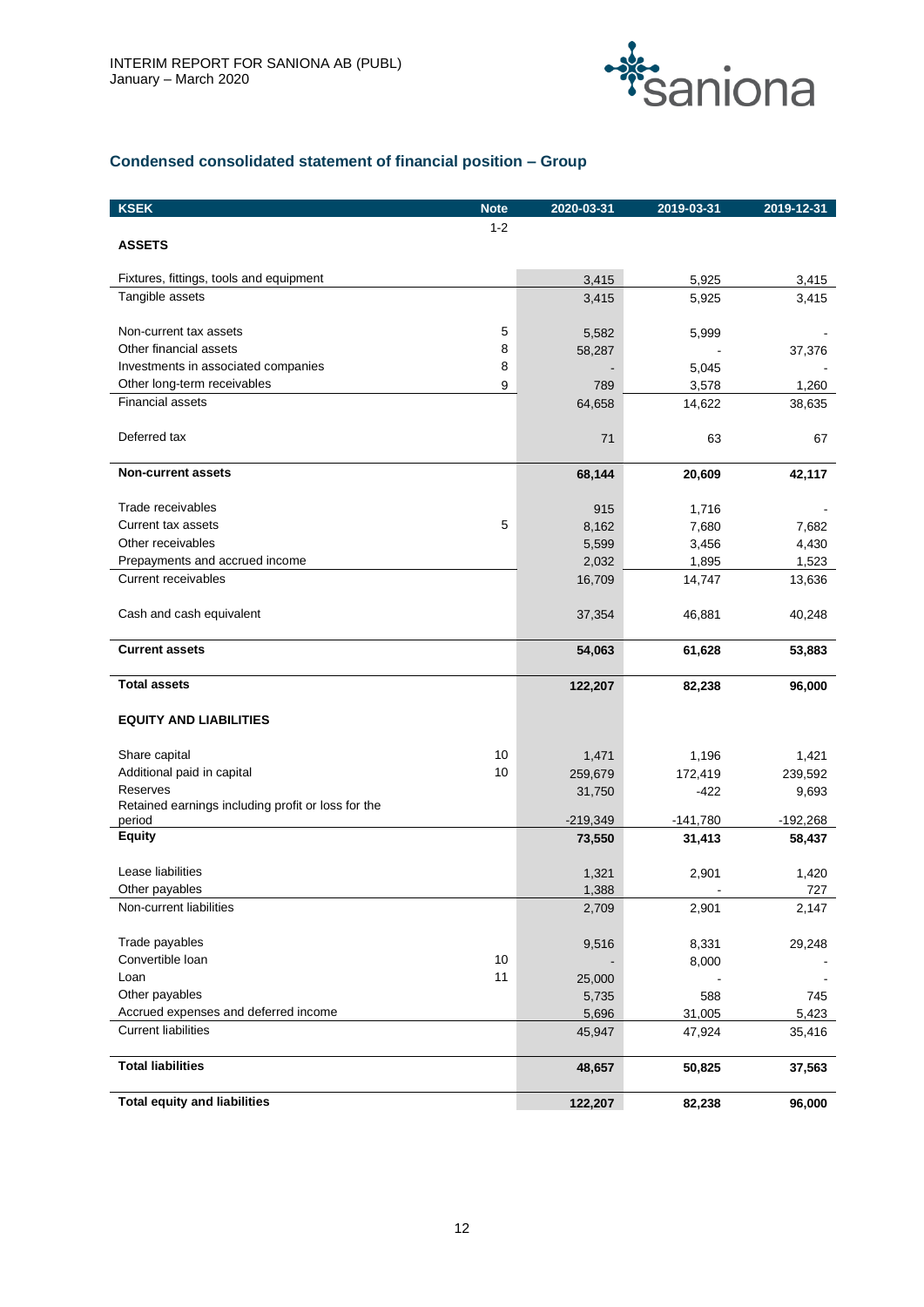

# **Condensed consolidated statement of changes in equity – Group**

|                                                                  | <b>Share</b><br>capital | <b>Share</b><br>premium | Trans-<br><b>lation</b><br>reserves | <b>Fair value</b><br>reserve | <b>Retained</b><br>earnings | Share-<br>holders'<br>equity |
|------------------------------------------------------------------|-------------------------|-------------------------|-------------------------------------|------------------------------|-----------------------------|------------------------------|
| <b>January 1, 2019</b>                                           | 1,166                   | 157,118                 | $-777$                              | $\mathbf 0$                  | $-118,051$                  | 39,457                       |
| <b>Comprehensive income</b>                                      |                         |                         |                                     |                              |                             |                              |
| Profit/loss for the year                                         |                         |                         |                                     |                              | $-24,810$                   | $-24,810$                    |
| Other comprehensive income:                                      |                         |                         |                                     |                              |                             | $\Omega$                     |
| <b>Translation differences</b>                                   |                         |                         | 354                                 |                              |                             | 354                          |
| <b>Total comprehensive income</b>                                |                         |                         | 354                                 | $\mathbf 0$                  | $-24,810$                   | $-24,455$                    |
| <b>Transactions with owners</b>                                  |                         |                         |                                     |                              |                             |                              |
| Shares issued for cash                                           | 30                      | 15,970                  |                                     |                              |                             | 16,000                       |
| Expenses related to capital increase<br>Share-based compensation |                         | $-669$                  |                                     |                              |                             | $-669$                       |
| expenses                                                         |                         |                         |                                     |                              | 1,080                       | 1,080                        |
| <b>Total transactions with owners</b>                            | 30                      | 15,301                  |                                     |                              | 1,080                       | 16,411                       |
| March 31, 2019                                                   | 1,196                   | 172,419                 | -422                                | $\mathbf 0$                  | $-141,780$                  | 31,413                       |
| <b>January 1, 2020</b>                                           | 1,421                   | 239,592                 | $-964$                              | 10,657                       | $-192,268$                  | 58,437                       |
| <b>Comprehensive income</b>                                      |                         |                         |                                     |                              |                             |                              |
| Profit/loss for the year                                         |                         |                         |                                     |                              | $-28,184$                   | $-28,184$                    |
| Other comprehensive income:                                      |                         |                         |                                     |                              |                             |                              |
| Fair value reserve                                               |                         |                         |                                     | 20,911                       |                             | 20,911                       |
| <b>Translation differences</b>                                   |                         |                         | 1,146                               |                              |                             | 1,146                        |
| <b>Total comprehensive income</b>                                |                         |                         | 1,146                               | 20,911                       | $-28,184$                   | $-6,126$                     |
| <b>Transactions with owners</b>                                  |                         |                         |                                     |                              |                             |                              |
| Shares issued for cash                                           | 50                      | 24,950                  |                                     |                              |                             | 25,000                       |
| Expenses related to capital increase                             |                         | $-4,863$                |                                     |                              |                             | $-4,863$                     |
| Share-based compensation<br>expenses                             |                         |                         |                                     |                              | 1,102                       | 1,102                        |
| <b>Total transactions with owners</b>                            | 50                      | 20,087                  |                                     |                              | 1,102                       | 21,239                       |
| March 31, 2020                                                   | 1,471                   | 259,679                 | 182                                 | 31,568                       | $-219,349$                  | 73,550                       |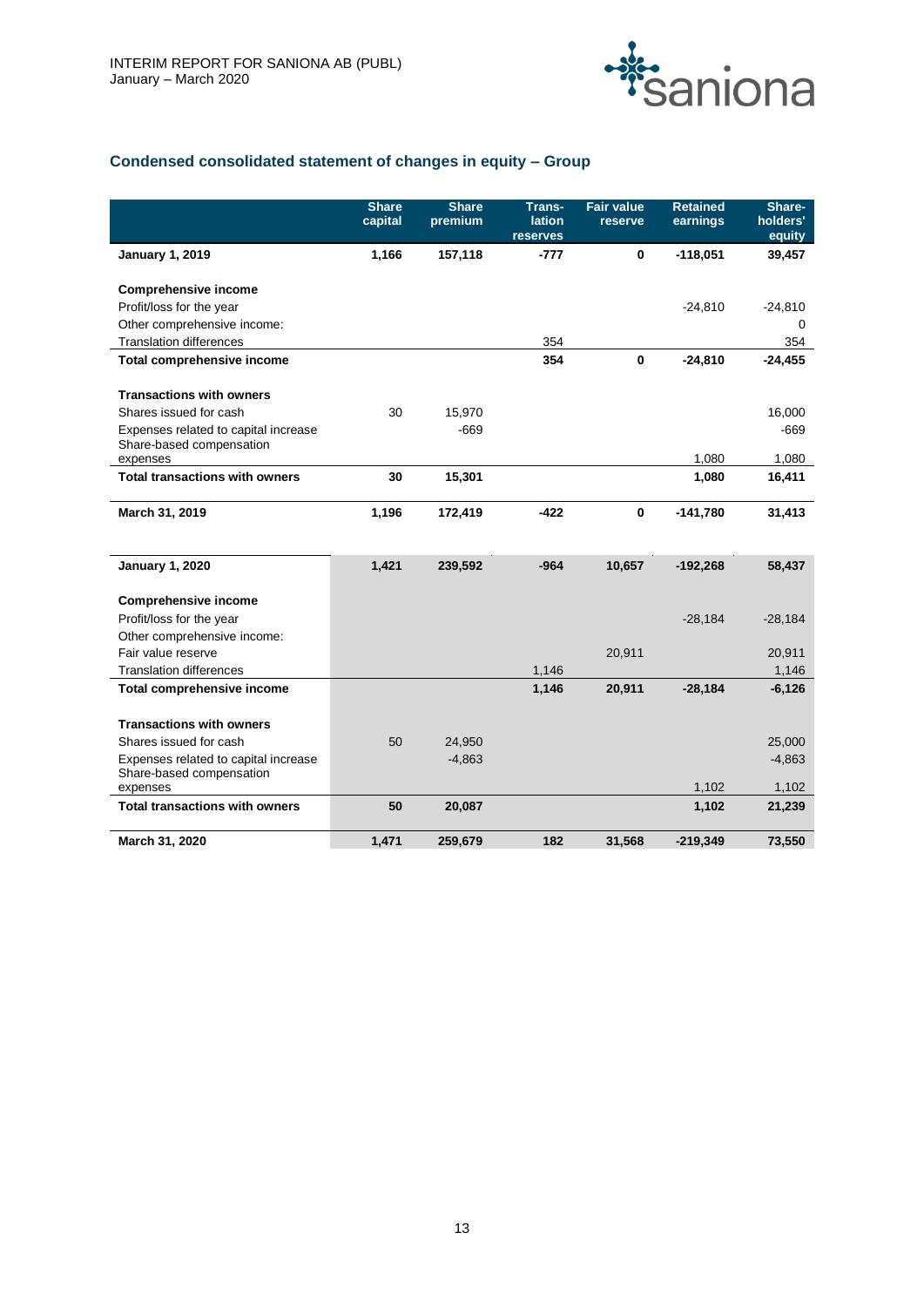

# **Condensed consolidated statement of cash flows – Group**

| <b>KSEK</b>                                |             | 2020-01-01 | 2019-01-01 | 2019-01-01 |
|--------------------------------------------|-------------|------------|------------|------------|
|                                            | <b>Note</b> | 2020-03-31 | 2019-03-31 | 2019-12-31 |
|                                            |             |            |            |            |
| Profit/loss before tax                     |             | $-33,553$  | $-30,806$  | $-83,501$  |
| Adjustments for non-cash transactions      |             | 4.779      | 5,823      | $-15,941$  |
| Changes in working capital                 |             | $-22,108$  | 2,330      | 783        |
| Cash flow from operating activities before |             | $-50,882$  | $-22,654$  | $-98,660$  |
| financial items                            |             |            |            |            |
|                                            |             |            |            |            |
| Interest income received                   |             |            |            | 674        |
| Interest expenses paid                     |             | $-482$     | $-198$     | $-483$     |
| Tax paid                                   |             |            |            |            |
| Cash flow from operating activities        |             | $-51,364$  | $-22,851$  | $-98,469$  |
|                                            |             |            |            |            |
| <b>Investing activities</b>                |             |            |            |            |
| Investment in tangible assets              |             | $-1,473$   | -8         | $-3,488$   |
| Investment in other financial assets       |             | 471        | 421        | 2,739      |
| Cash flow from investing activities        |             | $-1,002$   | 413        | $-749$     |
|                                            |             |            |            |            |
| <b>Financing activities</b>                |             |            |            |            |
| Convertible Ioan                           | 10          |            | 2,000      | $-6,000$   |
| Loan                                       | 11          | 25,000     |            |            |
| New share issue                            | 10, 11      | 22,678     | 15,330     | 82,728     |
| Cash flow from financing activities        |             | 47,678     | 17,330     | 76,728     |
|                                            |             |            |            |            |
| Cash flow for the period                   |             | $-4,688$   | $-5,108$   | $-22,491$  |
|                                            |             |            |            |            |
| Cash and cash equivalents at beginning of  |             | 40,248     | 54,678     | 54,678     |
| period                                     |             |            |            |            |
| Exchange rate adjustments                  |             | 1,795      | $-2,689$   | 8,061      |
| Cash and cash equivalents at end of period |             | 37,354     | 46,881     | 40,248     |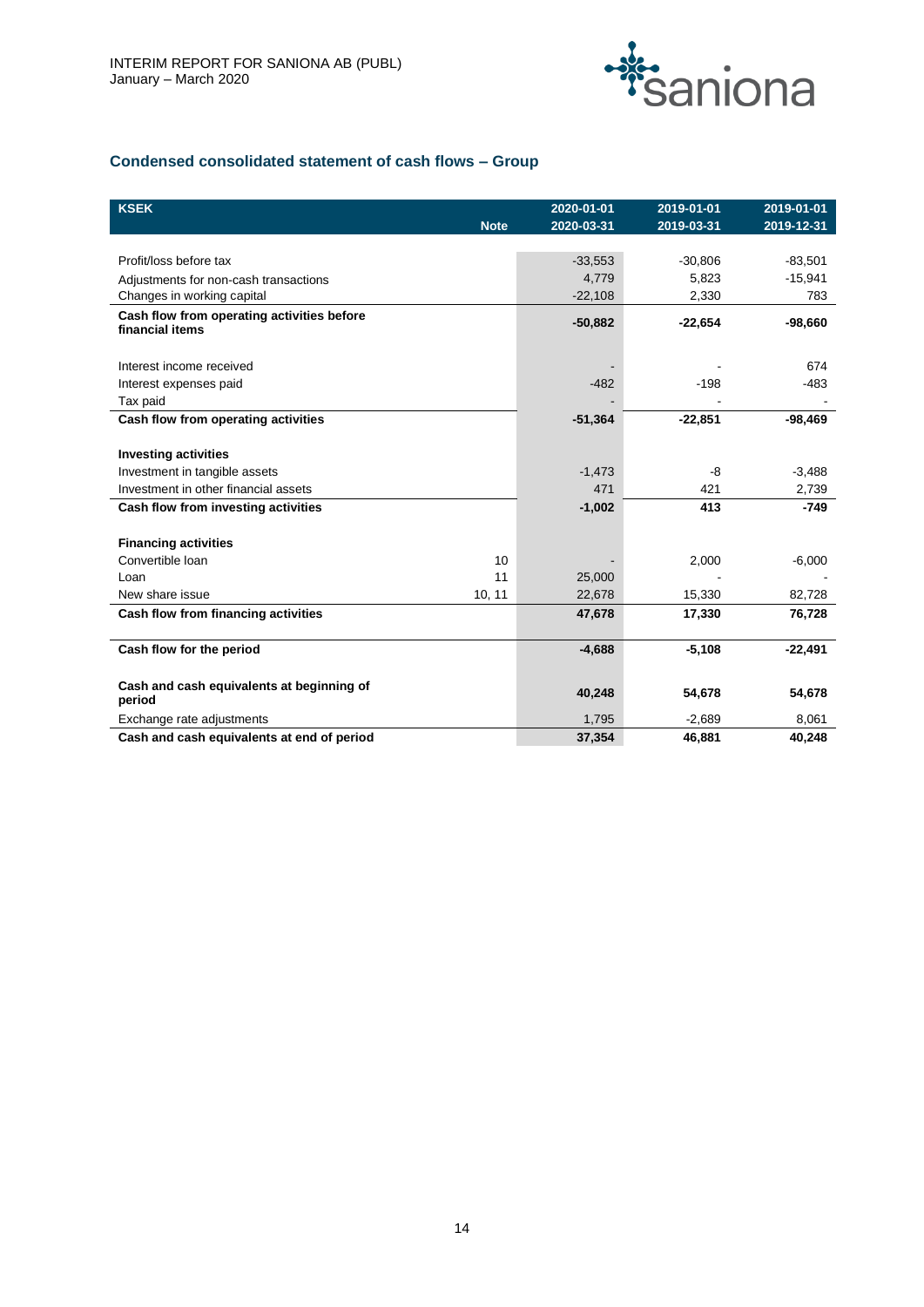

# **Statement of income – Parent Company**

| <b>KSEK</b>                         |             | 2020-01-01               | 2019-01-01 | 2019-01-01 |
|-------------------------------------|-------------|--------------------------|------------|------------|
|                                     | <b>Note</b> | 2020-03-31               | 2019-03-31 | 2019-12-31 |
|                                     | $1 - 2$     |                          |            |            |
| Other operating income              |             | $\overline{\phantom{a}}$ | 338        | 1,354      |
| Total operating income              |             | $\Omega$                 | 338        | 1,354      |
|                                     |             |                          |            |            |
| Raw materials and consumables       |             | $-7$                     | $-2$       | $-13$      |
| Other external costs                |             | $-1,702$                 | $-1,816$   | $-6,416$   |
| Personnel costs                     |             | $-680$                   | $-897$     | $-4,046$   |
| Total operating expenses            |             | $-2,389$                 | $-2,715$   | $-10,475$  |
|                                     |             |                          |            |            |
| <b>Operating profit/loss</b>        |             | $-2,389$                 | $-2,377$   | $-9,121$   |
|                                     |             |                          |            |            |
| Share of result of associates       | 8           |                          | $-1,460$   | $-1,092$   |
| Financial income                    |             | 93                       | 1,976      | 8,657      |
| Financial expenses                  |             | $-82$                    | $-35$      | $-269$     |
| Net gains/losses on financial items |             | $-2,464$                 |            |            |
| <b>Total financial items</b>        |             | $-2,452$                 | 481        | 7,295      |
|                                     |             |                          |            |            |
| Profit/loss after financial items   |             | $-4,842$                 | $-1,896$   | $-1,826$   |
|                                     |             |                          |            |            |
| Tax on net profit                   |             | 0                        | 0          | $\Omega$   |
|                                     |             |                          |            |            |
| <b>Profit/loss</b>                  |             | $-4,842$                 | $-1,896$   | $-1,826$   |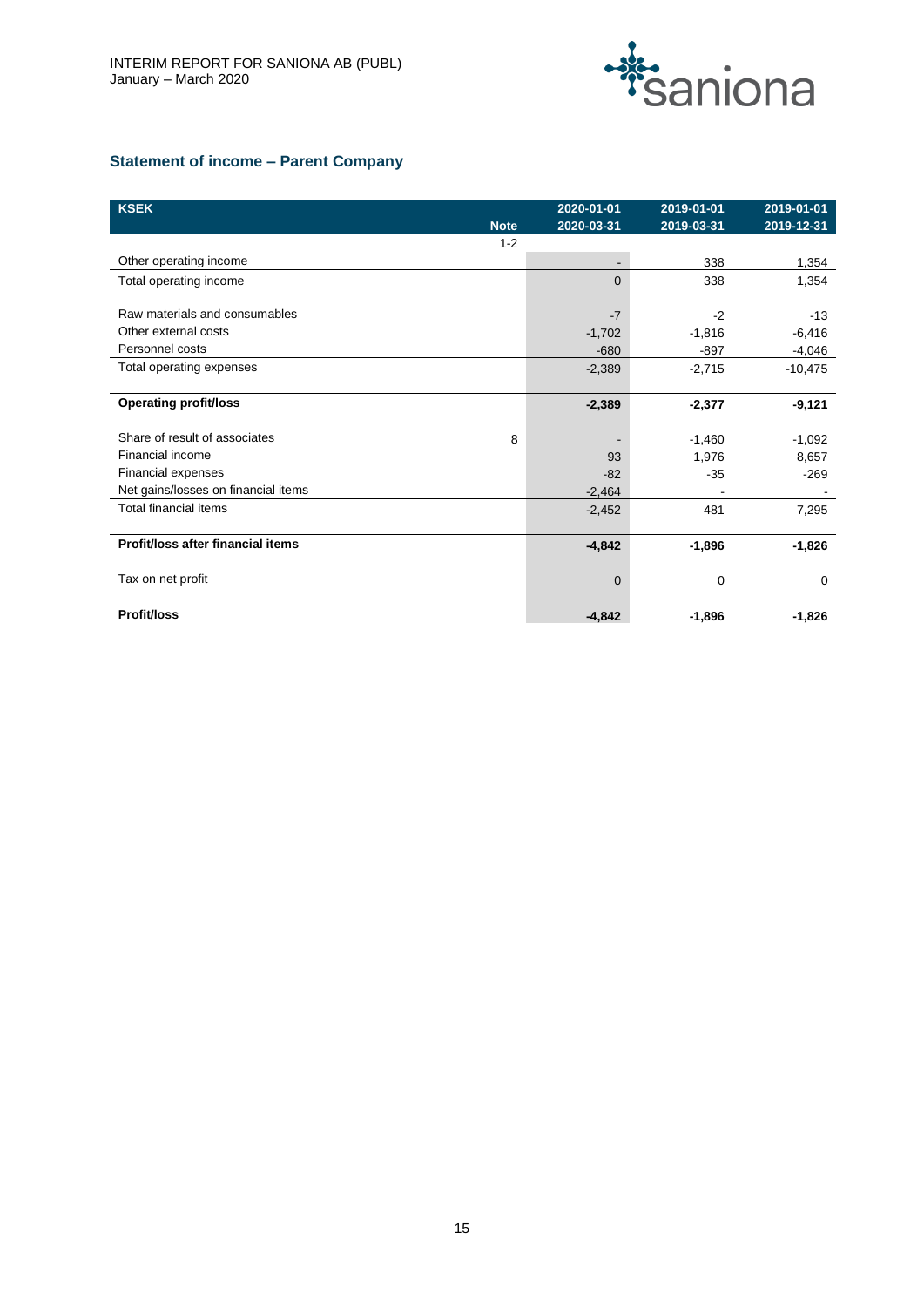

# **Balance Sheet – Parent Company**

| <b>KSEK</b>                         | <b>Note</b> | 2020-03-31 | 2019-03-31 | 2019-12-31 |
|-------------------------------------|-------------|------------|------------|------------|
|                                     | $1 - 2$     |            |            |            |
| <b>ASSETS</b>                       |             |            |            |            |
| Investment in subsidiaries          |             | 204,100    | 11,832     | 204,100    |
| Other financial assets              | 8           | 5,413      |            |            |
| Investments in associated companies | 8           |            | 5,045      | 5,413      |
| <b>Financial assets</b>             |             | 209,512    | 16,877     | 209,512    |
| <b>Non-current assets</b>           |             | 209,512    | 16,877     | 209,512    |
| Receivables from group companies    |             | 26,253     | 115,284    |            |
| Other receivables                   |             | 617        | 363        | 286        |
| Prepayments and accrued income      |             | 658        | 1,250      | 763        |
| <b>Current receivables</b>          |             | 27,529     | 116,897    | 1,049      |
| Cash and cash equivalent            |             | 28,700     | 27,062     | 9,899      |
| <b>Current assets</b>               |             | 56,229     | 143,959    | 10,948     |
| <b>Total assets</b>                 |             | 265,741    | 160,836    | 220,460    |
| <b>EQUITY AND LIABILITIES</b>       |             |            |            |            |
| Restricted equity                   |             |            |            |            |
| Share capital                       | 10          | 1,471      | 1,196      | 1,421      |
| Unrestricted equity                 |             |            |            |            |
| Share premium reserve               | 10          | 258,167    | 170,908    | 238,080    |
| Retained earnings                   |             | $-19,786$  | $-17,960$  | $-17,960$  |
| Profit/loss for the period          |             | $-4,842$   | $-1,896$   | $-1,826$   |
| <b>Equity</b>                       |             | 235,010    | 152,248    | 219,715    |
| Convertible Ioan                    | 10          |            | 8,000      |            |
| Loan                                | 11          | 25,000     |            |            |
| Other payables                      |             | 5,730      | 588        | 745        |
| <b>Current liabilities</b>          |             | 30,730     | 8,588      | 745        |
| <b>Total liabilities</b>            |             | 30,730     | 8,588      | 745        |
| <b>Total equity and liabilities</b> |             | 265,741    | 160,836    | 220,460    |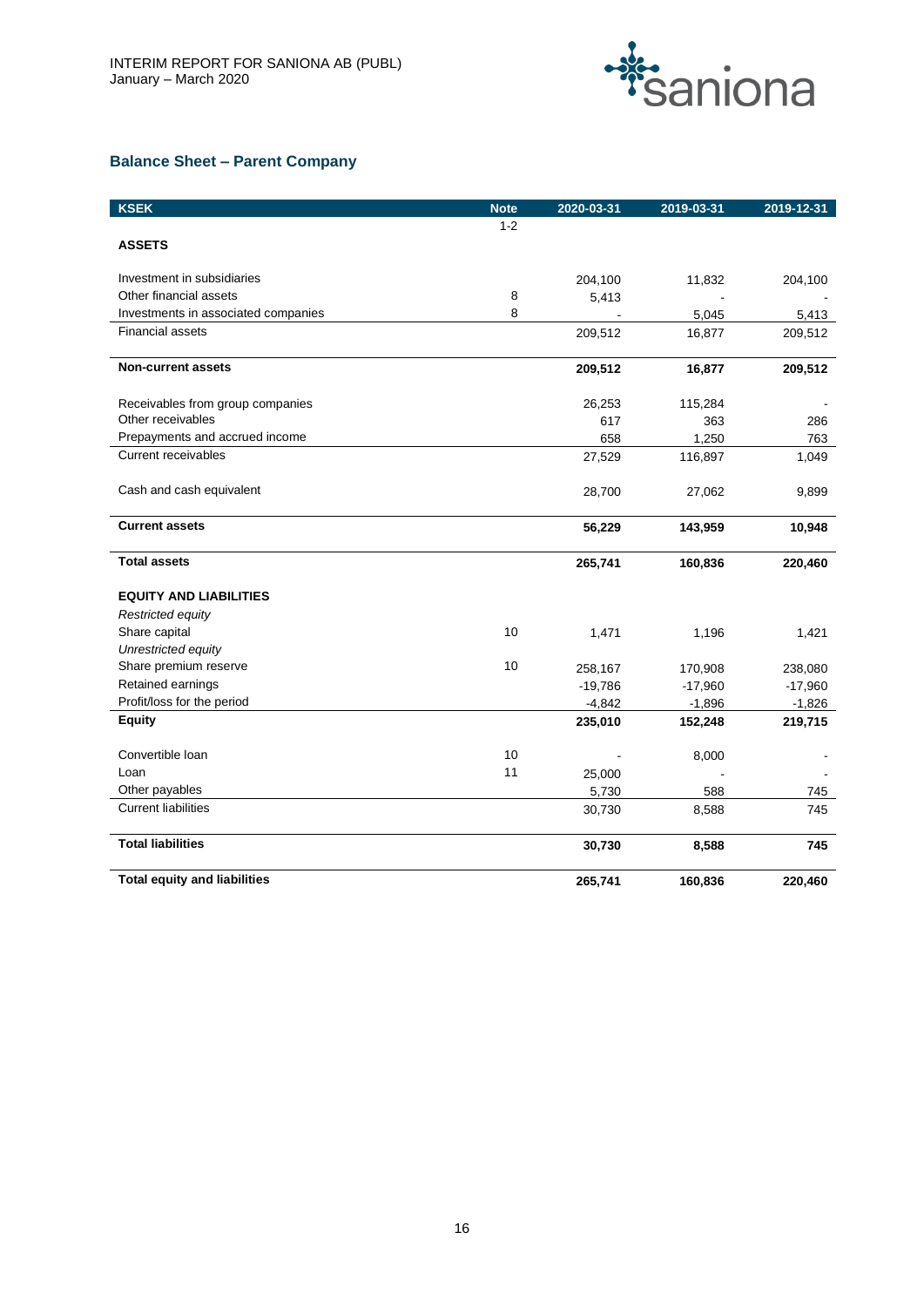

# **Notes**

# **Note 1 General Information**

Saniona AB (publ), Corporate Registration Number 556962-5345, the Parent Company and its subsidiaries, collectively the Group, is a publicly listed research and development company focused on drugs for diseases of the central nervous system, autoimmune diseases, metabolic diseases and treatment of pain. The Parent Company is a limited liability company registered in the municipality of Malmö in the county of Skåne, Sweden. The address of the head office is Baltorpvej 154, DK-2750 Ballerup, Denmark. Saniona is listed at Nasdaq Stockholm Small Cap. The Parent Company's share is traded under the ticker SANION and the ISIN code SE0005794617.

# **Note 2 Significant accounting policies**

The interim report has been prepared in accordance with IAS 34 Interim reporting. The Group applies the International Financial Reporting Standards (IFRS) and interpretations of IFRS IC as adopted by the EU, the Annual Accounts Act and the Financial Reporting Board's recommendation RFR 1, Supplementary Accounting Rules for Groups.

The condensed consolidated financial statements have been prepared under the historical cost convention, except in the case of certain financial assets and liabilities, which are measured at fair value. The condensed consolidated financial statements are presented in Swedish kronor (SEK) which is also the functional currency of the Parent Company.

The applied accounting principles are in accordance with those described in the Annual Report for 2019. More detailed information about the Group's and the Parent Company's accounting and valuation principles can be found in the Annual Report for 2019, which is available o[n www.saniona.com.](http://www.saniona.com/)

Disclosures in accordance with IAS 34 Interim Financial Reporting are presented either in the notes or elsewhere in the interim report.

#### **Effects of new accounting policies**

International Accounting Standards Board (IASB) has adopted a number of standards and amendments that will come into effect 2020 and these have not had any effect on the group. Standards which will come into effect in 2021 or later have not been early adopted.

# **Note 3 Segment reporting**

The Group is managed as a single business unit. The basis for identifying reportable segments is the internal reporting as reported to and followed up by the highest executive decision maker. The Group has identified the highest executive decision maker as the CEO. The internal management and reporting structure comprise only one business unit, and the Group therefore has only one operating segment, for which reason no segment information is provided.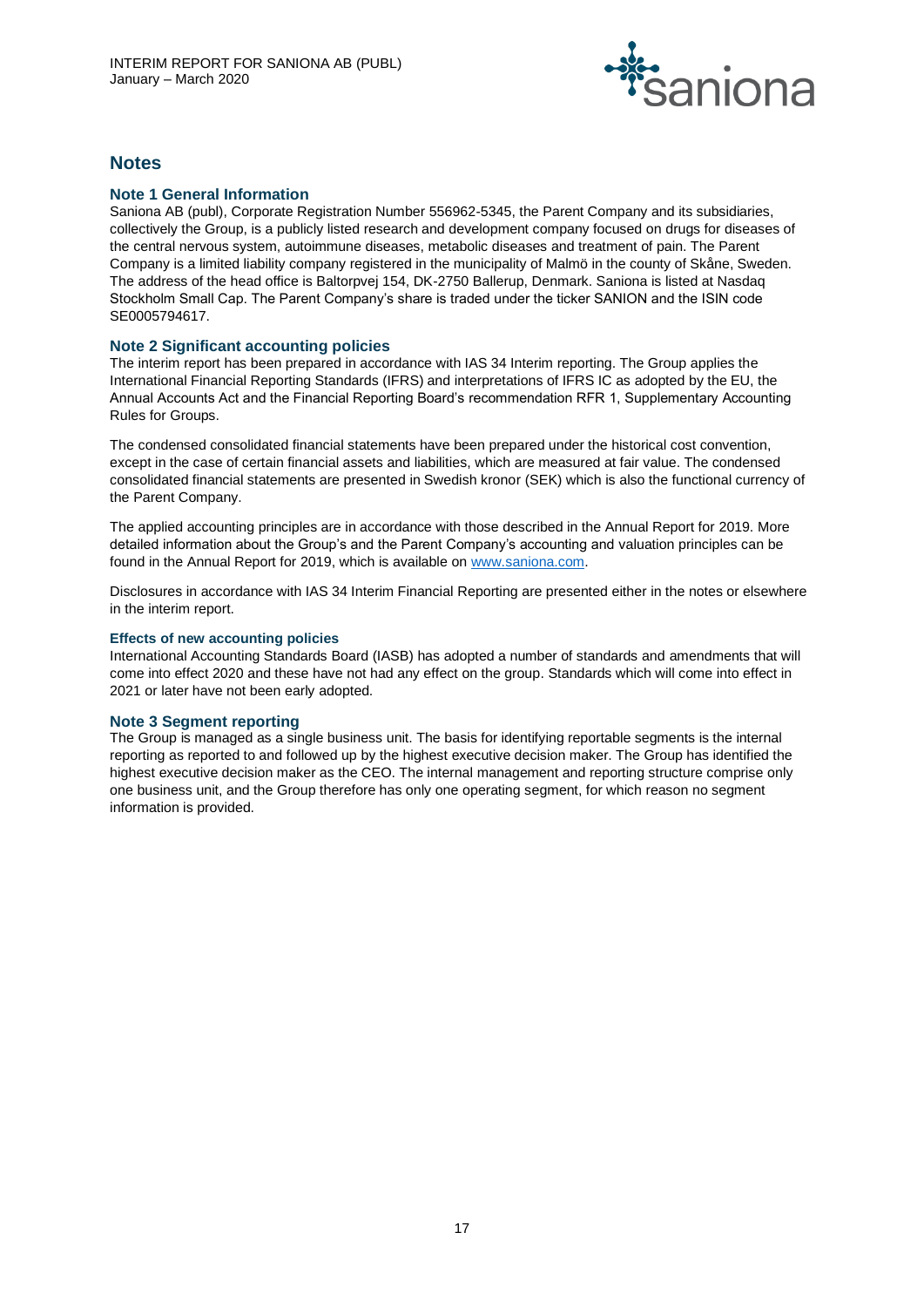

# **Note 4 Share based payments**

Share-based compensation expenses for the Q1 2020 totaled SEK 1,102 (1,080) thousand. The Group accounts for share-based compensation by recognizing compensation expenses related to share-based instruments granted to the board, management, employees and consultants in the income statement. Such compensation expenses represent the fair market values of warrants granted and do not represent actual cash expenditures.

|                               | <b>Options</b><br>allotted<br>in 2017 | <b>Options</b><br>allotted<br>in 2018 | <b>Options</b><br>allotted<br>in 2019 | <b>Options</b><br>allotted<br>in 2020 | <b>Total</b> |
|-------------------------------|---------------------------------------|---------------------------------------|---------------------------------------|---------------------------------------|--------------|
| <b>Share-based payment</b>    |                                       |                                       |                                       |                                       |              |
| Outstanding at 1 January 2020 | 38.292                                | 329.308                               | 50.270                                | ٠                                     | 417,870      |
| Granted during the period     | $\blacksquare$                        | $\blacksquare$                        | $\blacksquare$                        | 710.313                               | 710.313      |
| Forfeited during the period   | $\overline{\phantom{a}}$              | $\blacksquare$                        | $\sim$                                | $\blacksquare$                        |              |
| Outstanding at 31 March 2020  | 38.292                                | 329,308                               | 50,270                                | 710.313                               | 1,128,183    |

| Incentive program<br>after rights issues**       | 2017           | 2018:1  | 2018:2           | 2018:3 | 2019:1 | 2019:2 | 2020:1  | <b>Total</b>          |
|--------------------------------------------------|----------------|---------|------------------|--------|--------|--------|---------|-----------------------|
| Allotted options<br>Forfeited                    | 38.750<br>-458 | 286,003 | 34.500<br>-1,708 | 10.513 | 34.500 | 15.770 | 710.313 | 1,130,349<br>$-2.166$ |
| Outstanding                                      | 38.292         | 286.003 | 32.792           | 10.513 | 34.500 | 15.770 | 710.313 | 1,128,183             |
| Subscriptions price after<br>rights issues (SEK) | 40.63          | 33.20   | 29.71            | 29.71  | 17.83  | 17.83  | 29.36   |                       |
| Equal to no of shares                            | 40.228         | 300.474 | 34.450           | 11.044 | 34.845 | 15.927 | 717.416 | 1,154,384             |

*\*\* The subscription price for the options and the number of shares that each option entitles to subscription of have been recalculated as a result of rights issues carried out after the implementation of each respective program.*

If all issued warrants are exercised for subscription of new shares, the Parent Company's will issue a total of 1,154,384 new shares corresponding to a dilution of approximately 3.78%. The data below has been used for the calculation.

| Incentive program             | 2017       | 2018:1     | 2018:2     | 2018:3     | 2019:1     | 2019:2     | 2020:1     |
|-------------------------------|------------|------------|------------|------------|------------|------------|------------|
|                               |            |            |            |            |            |            |            |
| Allotted options              | 38.750     | 286.003    | 34.500     | 10.513     | 34.500     | 15.770     | 710,313    |
| Fair value per option (SEK)   | 29.48      | 12.67      | 18.89      | 18.89      | 7.55       | 6.69       | 12.94      |
| Share price for underlying    | 45.50      | 26.95      | 33.85      | 33.85      | 17.76      | 17.76      | 28.85      |
| shares (SEK)                  |            |            |            |            |            |            |            |
| Subscription price (SEK)      | 41.13      | 33.60      | 30.08      | 30.08      | 17.86      | 17.86      | 29.42      |
| Vesting period                | 4 years    | 3 years    | 4 years    | 3 years    | 4 years    | 3 years    | 4 years    |
| Estimated life of the option  | 5.50 years | 6.25 years | 5.5 years  | 4 years    | 5.5 years  | 4 years    | 5 years    |
| Risk-free interest rate       | $-0.0584%$ | 0.2389%    | $-0.0713%$ | $-0.0356%$ | $-0.6929%$ | $-0.6995%$ | $-0.1963%$ |
| during the life of the option |            |            |            |            |            |            |            |
| Assumed volatility*           | 76.75%     | 57.41%     | 63.58%     | 63.58%     | 51.03%     | 51.03%     | 52.14%     |
|                               |            |            |            |            |            |            |            |
| <b>Expected dividends</b>     | 0          | 0          | 0          | 0          | 0          | 0          | 0          |

*\* In 2017, the volatility equals the historical volatility for the longest period where trading activity is available (for the period since listing at the Spotlight Stock Market on April 22, 2014 to date of grant). In 2018, 2019 and 2020, the volatility equals a twelve-month period.* 

A detailed description of the warrant program in 2017, 2018:1, 2018:2, 2018:3, 2019:1 and 2019:2 can be found in the annual report 2019.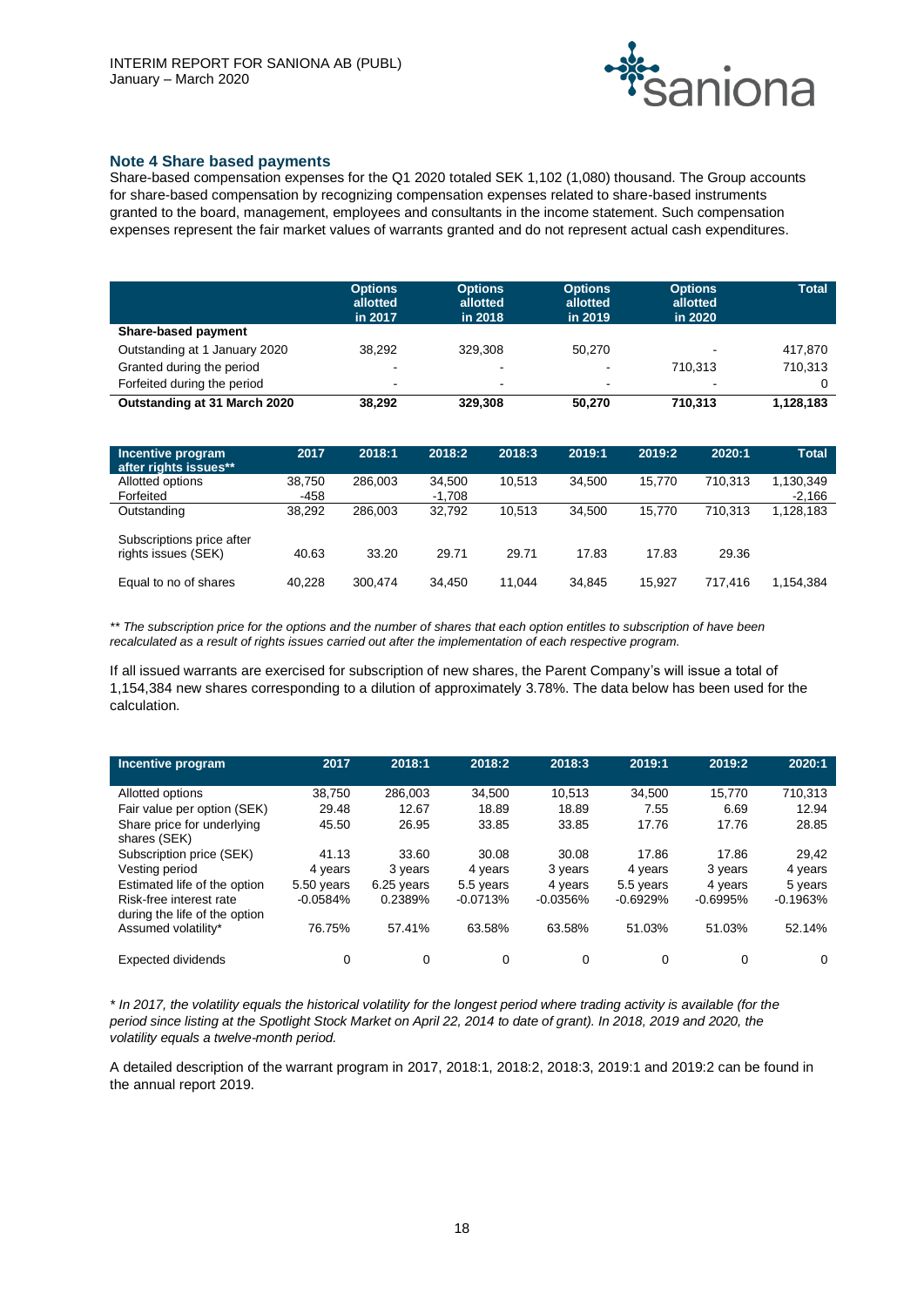

2020:1 On February 7, 2020, the extraordinary shareholders' meeting voted in favor of establishing an employee option program for the CEO, Rami Levin. The Employee Option Program 2020/2025 shall be comprised by a maximum of 710,313 employee options. Allotment toke place on February 7, 2020. Each employee option entitles the holder a right to acquire one new share in the Saniona for a subscription price of SEK 29.42. The allotted employee options will be vested with 1/4 each at the dates falling 12, 24, 36 and 48 months after allotment. The employee options shall be allotted without consideration. The holder can exercise allotted and vested employee options during 30 days from the day following after the announcement of the Company's quarterly reports, or for full year, the year-end re-port, the first time after the announcement of the quarterly report for the fourth quarter of 2022 and the last time after the announcement of the quarterly report for the third quarter of 2025.

#### **Note 5 Income tax and deferred tax subsidiaries in Denmark**

Tax on income for the year, consisting of the year's current tax and deferred tax, is recognized in the income statement to the extent that it relates to the income or loss for the period and in other comprehensive income or equity to the extent that it relates thereto.

The Group recognized a tax income of SEK 5.4 million (6.0) during the first quarter of 2020. This amount has been recognized under non-current tax assets in accordance to the accounting policies described below.

Under the Danish R&D tax credit scheme (Skattekreditordningen), loss-making R&D entities can obtain a tax credit which is equal to the tax value of the incurred research and development expenses. The tax credit is payable in November in the following financial year. In 2019 and 2020, the R&D expense tax-base is capped to DKK 25 million equal to a tax credit of DKK 5.5 million at a tax rate of 22%. Research and development taxcredits under the Danish R&D tax credit scheme is recognized in the income statement to the extent that it relates to the research and development expenses for the period and Saniona expects to fulfil the requirement for tax credit for the year. The tax credit under the Danish R&D tax credit scheme is recognized in the balance sheet under current tax assets if payable within 12 months and under non-current tax assets if payable after 12 months. As of March 31, 2020, the Group had SEK 8.2 million (DKK 5.5 million) in current tax asset, which will be payable in November 2020 and SEK 5.6 million in non-current tax assets, which will be payable in November 2021. As of March 31, 2019, the Group had SEK 7.7 million (DKK 5.5 million) in current tax asset, which was paid in November 2019 and SEK 6.0 million in non-current tax assets, which will be payable in November 2020.

# **Note 6 Pledged assets and contingent liabilities**

The Parent Company has provided a guarantee to the subsidiary Saniona A/S to ensure that Saniona A/S will be able to pay its creditors as the obligations fall due for the period until June 30, 2021. Saniona A/S had no external net debt as of March 31, 2020.

#### **Note 7 Related parties**

Related parties comprise the Group's Executive Management, Board of Directors and companies within the Group. Apart from intercompany transaction and board fees as well as remuneration of management in accordance to the remuneration policy as resolved at the annual general meeting, there has been no transaction with related parties during 2019 and 2020.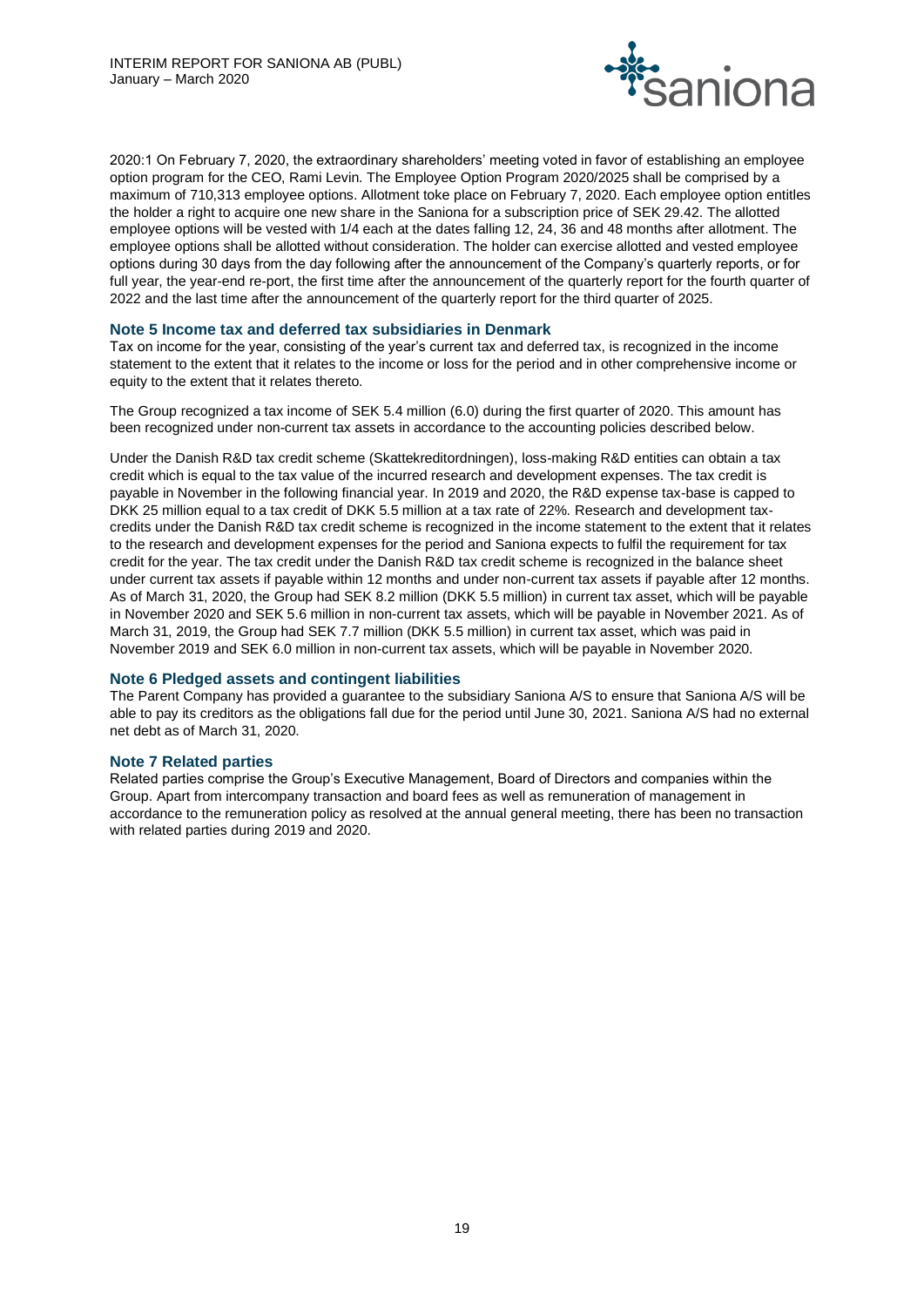

# **Note 8 Other financial assets**

On May 3, 2017, Saniona participated in formation of a new company, Scandion Oncology A/S. Scandion Oncology has been listed on the Spotlight Stock Market on November 8, 2018.

#### **Parent**

Scandion Oncology is recognized at cost subject to potential impairments.

| <b>KSEK</b>               | Value |
|---------------------------|-------|
| January 1, 2020           | 5.413 |
| Amounts recognized in P/L |       |
| March 31, 2020            | 5,413 |

# **Group**

Scandion Oncology is recognized in the balance sheet in accordance to the fair value and changes in fair value is recognized under Other comprehensive income.

| KSEK                      | Value  |
|---------------------------|--------|
| January 1, 2020           | 37.376 |
| Amounts recognized in OCI | 20,911 |
| March 31, 2020            | 58,287 |

# **Note 9 Other long-term receivables**

On July 4, 2017, Saniona acquired NeuroSearch's remaining interest in the preclinical and clinical assets, which Saniona acquired from NeuroSearch during the period 2012-2016. According to the previous agreements, Saniona was obliged to pay NeuroSearch a milestone payment of EUR 400,000 when the first preclinical program was tested in humans. In addition, Saniona was obliged to pay royalties on its product sales or a percentage of its licensing income in relation to the acquired clinical assets including the clinical development compounds, tesofensine and NS2359. According to the new agreement, Saniona has paid NeuroSearch a onetime cash payment of DKK 5.5 million. Following this, Saniona has no additional payment obligations to NeuroSearch. Saniona estimates that the onetime cash payment of DKK 5.5 million would have been payable to NeuroSearch within a four-year period under the previous agreements. Therefore, the amount will be expensed over a four-year period starting July 1, 2017. In 2020 the onetime cash payment has been expensed with SEK 0.5 million (SEK 0.5 million) and as March 31, 2020, the recorded value of the asset is SEK 2.6 (SEK 4.3 million).

#### **Note 10 Convertible loan**

Saniona entered into a convertible notes funding agreement with Nice & Green S.A on December 29, 2017. In January 2020, Saniona terminated the convertible notes funding agreement without having drawn any tranches under the extended agreement.

# **Note 11 Loan Formue Nord**

On January 10, 2020, Saniona completed a private placement of SEK 25 million at SEK 25 per share to Formue Nord and entered into a loan facility agreement with Formue Nord entitling to draw loans in an aggregate amount of 25 MSEK.

Saniona's right to draw loans under the loan facility agreement was conditional upon that an extraordinary general meeting to be held on 7 February 2020 resolved to approve an issue of units (consisting of warrants in three different series) directed to the lenders and a rights issue of units (consisting of warrants in the same three series as issued to the lenders). The units in both the directed issue and the rights issue will be issued free of payment. February 7, 2020, the extraordinary general meeting resolved to approve the board of directors' resolution.

In March 2020 Saniona drew loans of SEK 25 million under the loan facility agreement. The loans raised under the loan facility agreement are subject to market interest rates and shall be repaid no later than February 7, 2021.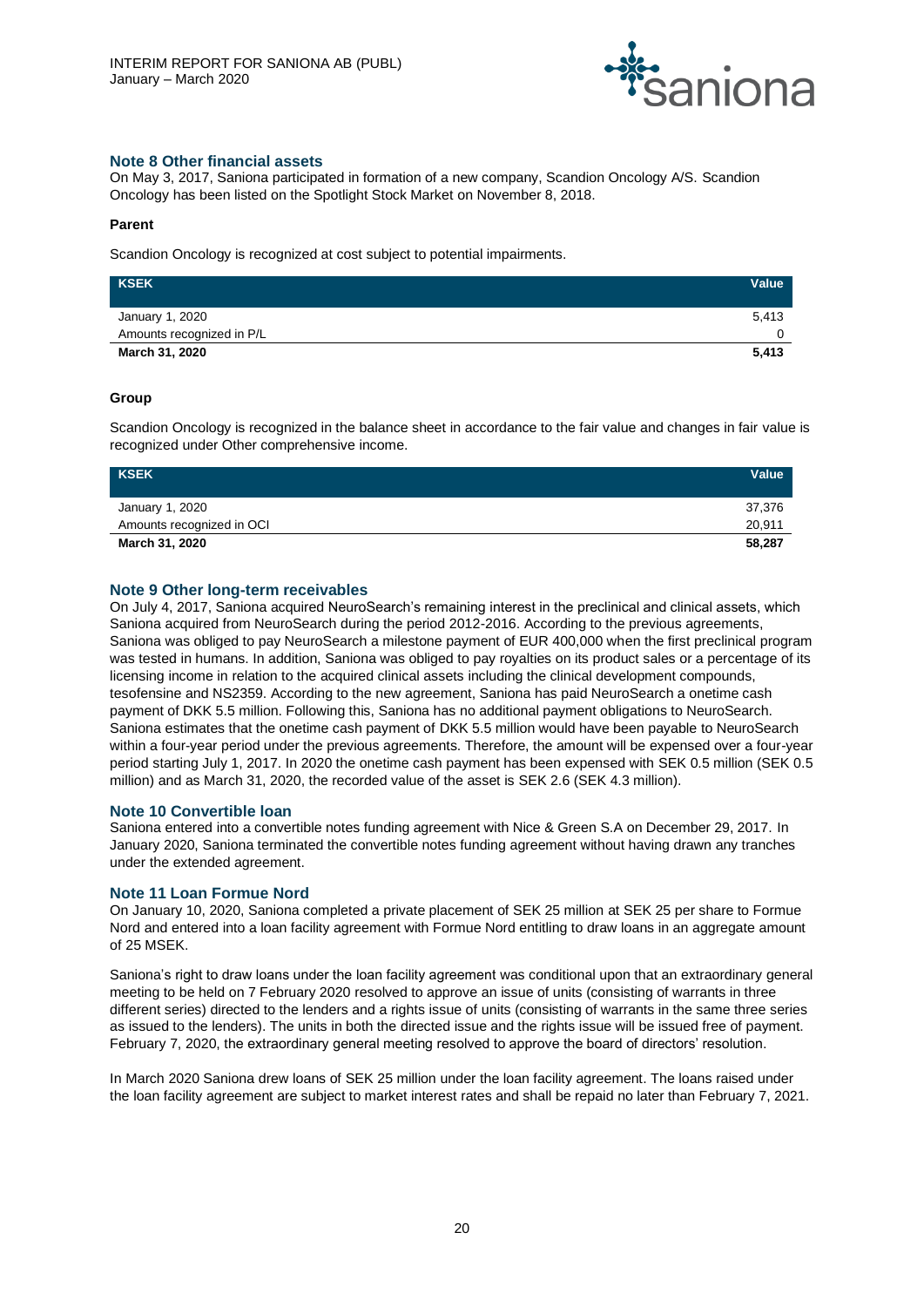

# **Note 12 Financial Instruments – Fair values**

If not otherwise stated below we approximate the fair value with the carrying value on financial assets and liabilities as the time to maturity is short.

| <b>KSEK</b>                        | Level 1  |             | Level 2  |             | Level 3  |             |
|------------------------------------|----------|-------------|----------|-------------|----------|-------------|
| Financial assets and liabilities   | 31 March | 31 December | 31 March | 31 December | 31 March | 31 December |
| by fair value hierarchy level /for | 2020     | 2019        | 2020     | 2019        | 2020     | 2019        |
| instruments measured at fair       |          |             |          |             |          |             |
| value/                             |          |             |          |             |          |             |
| Equity investments                 | 58.287   | 37.376      |          | -           |          |             |
| Warrants*                          | -        |             | 5.005    | -           |          |             |

The Company uses the following hierarchy for determining and disclosing the fair value of financial instruments by valuation technique:

Level 1: Quoted (unadjusted) prices in active markets for identical assets or liabilities.

Level 2: Other techniques for which all inputs which have a significant effect on the recorded fair value are observable, either directly or indirectly.

Level 3: Techniques which use inputs that have a significant effect on the recorded fair value that are not based on observable market data.

Compared with 2019, no transfers have been made between the different levels in the hierarchy and no significant changes have been made to the measurement method.

\*The warrants are valued with the Black Scholes model.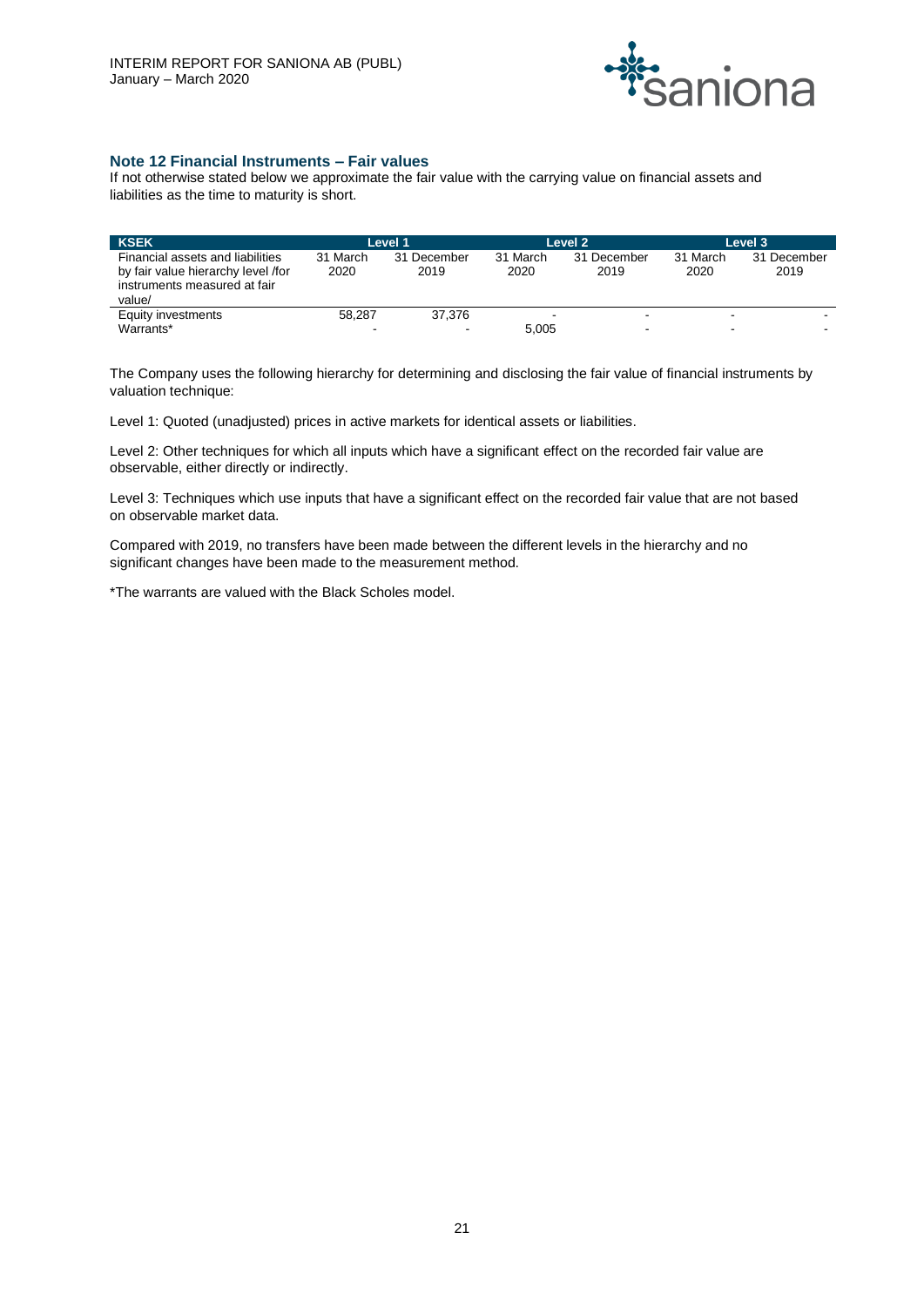

# **Business terms - glossary**

#### **Alzheimer's disease**

A chronic neurodegenerative disease that usually starts slowly and gets worse over time and accounts for 60% to 70% of cases of dementia. As the disease advances, symptoms can include problems with language, disorientation (including easily getting lost), mood swings, loss of motivation, not managing self-care, and behavioral issues. Gradually, body functions are lost, ultimately leading to death. The cause for most Alzheimer's cases is still mostly unknown except for 1% to 5% of cases where genetic differences have been identified. Several competing hypotheses exist trying to explain the cause of the disease.

#### **Ataxia**

A neurological sign consisting of lack of voluntary coordination of muscle movements. Ataxia is a non-specific clinical manifestation implying dysfunction of the parts of the nervous system that coordinate movement, such as the cerebellum. Several possible causes exist for these patterns of neurological dysfunction and they can be mild and short term or be symptoms of sever chronic diseases such as Friedreich's ataxia, which is an autosomal recessive inherited disease that causes progressive damage to the nervous system which manifests in initial symptoms of poor coordination that progresses until a wheelchair is required for mobility.

#### **Atlas Venture**

Atlas Venture Inc. For further details, please see description about Cadent Therapeutics under CAD-1883 in the Pipeline section.

#### **BenevolentAI**

BenevolentAI acquired Proximagen Ltd. in Q1 2017.

#### **Boehringer Ingelheim**

Boehringer Ingelheim GmbH. For further details, please see the Boehringer Program in the Pipeline section.

#### **Cadent Therapeutics**

Cadent Therapeutics was established in March 2017 through a merger between Saniona's spin-out company, Ataxion, and Luc Therapeutics.

#### **Chronic itching**

Chronic itching (also known as pruritus) is defined as an unpleasant sensation that provokes the desire to scratch. Prolonged itching and scratching may increase the intensity of the itch and lead to skin injury, infection and scarring. The possible causes are numerous and include dry skin, skin disorders such as eczema and psoriasis, infections such as chicken pox and scabies, underlying illness such liver disease, kidney failure and cancers, nerve disorders such as multiple sclerosis and diabetes mellitus, and allergic diseases including allergic reactions to medications such as antibiotics and chemotherapy. For some patients, there's no known cause. Chronic itching ranges in intensity from a mild annoyance to a disabling condition. The constant need to scratch can be as debilitating as chronic pain. Depending on the underlying cause, the current treatment options include moisturizing cream, antihistamines, corticosteroids, local anesthetics, calcineurin inhibitors and antidepressants. Many patients experience only a partial relief whereas others have no relief from existing treatment options.

#### **CNS**

Central Nervous System, a part of the nervous system consisting of the brain and spinal cord.

#### **Cocaine addiction**

The compulsive craving for use of cocaine despite adverse consequences.

# **Colitis**

An inflammation of the inner lining of the colon. There are numerous causes of colitis including infection, inflammatory bowel disease (Crohn's disease, ulcerative colitis), ischemic colitis, allergic reactions, and microscopic colitis. Symptoms depend upon the cause and may include abdominal pain, cramping and diarrhea.

#### **Crohn's disease**

An IBD which causes inflammation of the digestive tract, which can lead to abdominal pain, severe diarrhea, fatigue, weight loss and malnutrition. Inflammation caused by Crohn's disease can involve different areas of the digestive tract in different people.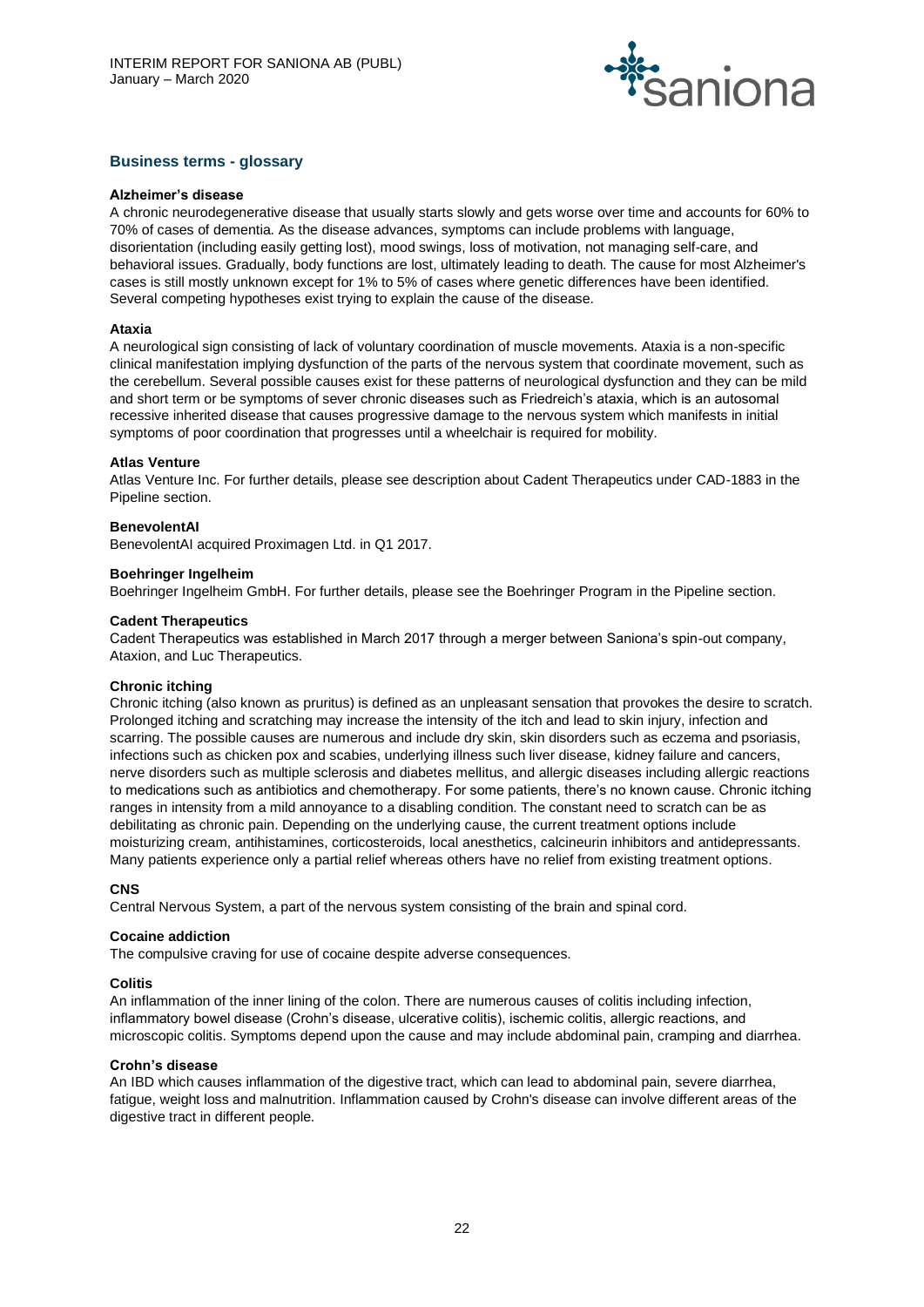

# **CTA**

Clinical Trial Application which a pharmaceutical company file to EMA to obtain permission to ship and test an experimental drug in Europe before a marketing application for the drug has been approved. The approved application is called an Investigational New Drug (IND) in the US.

# **EMA**

European Medicines Agency

# **Epilepsy**

Epilepsy is a central nervous system (neurological) disorder in which brain activity becomes abnormal, causing seizures or periods of unusual behavior, sensations, and sometimes loss of awareness. Treatment with medications or sometimes surgery can control seizures for most people with epilepsy. Some people require lifelong treatment to control seizures, but for others, the seizures eventually go away.

# **Essential tremor**

Essential tremor is the most common movement disorder with a prevalence of 4% in persons age 40 and older and considerably higher among persons in their 60s, 70s, 80s and 90s. It typically involves a tremor of the arms, hands or fingers but sometimes involving the head, vocal cords or other body parts during voluntary movements such as eating and writing. Although essential tremor is often mild, people with severe tremor have difficulty performing many of their routine activities of daily living.

# **Fatty liver disease (NASH)**

Nonalcoholic steatohepatitis (NASH), or fatty liver disease, is a form of nonalcoholic fatty liver disease (NAFLD) in which a patient has hepatitis - inflammation of the liver - and liver cell damage, in addition to fat in the liver. Inflammation and liver cell damage can cause fibrosis, or scarring, of the liver. NASH may lead to cirrhosis or liver cancer.

# **FDA**

US Food and Drug Administration

### **GABAA α2/α3 program**

A small molecule program which is designed to positively modulate (PAM) GABA-A α2 and GABA-A α3 ion channels, which are expressed in various central and peripheral neurons and are believed to be key mediator in the control of pain signaling and the control of anxiety.

# **Hypothalamic obesity (HO)**

A common sequel to tumors of the hypothalamic region and their treatment with surgery and radiotherapy. Weight gain results from damage to the ventromedial hypothalamus which leads, variously, to hyperphagia, a low metabolic rate, autonomic imbalance, growth hormone deficiency and various other problems that contribute to weight gain.

# **IK program**

A small molecule program which is designed to inhibit IK channels, which are expressed by immune cells and believed to be key mediator of inflammation in auto inflammatory diseases such as inflammatory bowel diseases.

#### **IND**

Investigational New Drug is a program by which a pharmaceutical company obtains permission to ship and test an experimental drug in the U.S. before a marketing application for the drug has been approved. In Europe, the application is called a Clinical Trial Application (CTA).

#### **Inflammatory bowel disease (IBD)**

IBD is an umbrella term used to describe disorders that involve chronic inflammation of the digestive tract. Types of IBD include ulcerative colitis and Crohn's disease.

#### **Ion channel**

Channels or pores in cell membranes which is made up of unique protein classes. Ion channels controls muscles and nerves and are central to the function of the body by governing the passage of charged ions across cell membranes.

#### **Ion channel modulators**

A drug which modulates the function of ion channels by blocking or opening ion channels or by decreasing or increasing throughput of ion channels. Agonists opens ion channels, Antagonists blocks ion channels, PAMs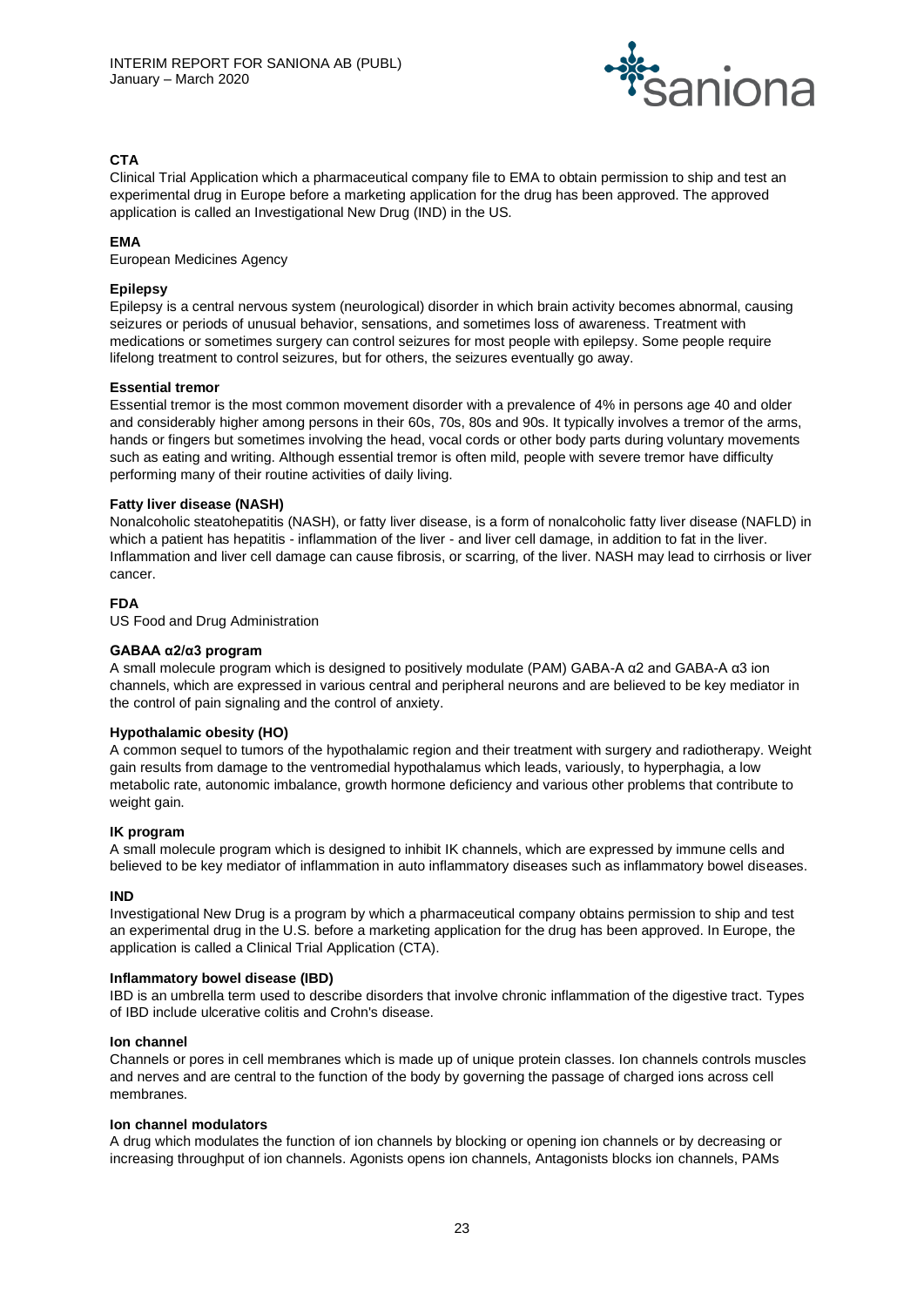

(Positive Allosteric Modulators) increase throughput whereas NAMs (Negative Allosteric Modulators) decrease throughput of ion channels.

#### **Kv7 programs**

Saniona's Kv7 programs focus on developing effective new treatments for neurological diseases, such as treatment-resistant partial epilepsy, and various pain disorders. Furthermore, we have demonstrated that activators of the Kv7 family of potassium channels are also efficacious for relaxation of overactive bladder smooth muscle cells, a characteristic of urinary incontinence (UI).

#### **Major Depressive Disorders**

A mental disorder characterized by a pervasive and persistent low mood that is accompanied by low self-esteem and by a loss of interest or pleasure in normally enjoyable activities.

#### **Medix**

Productos Medix, S.A de S.V. For further details, please see under tesofensine in the Pipeline section.

#### **Metoprolol**

Metoprolol is a medication of the selective β1 receptor blocker type, which work by blocking the neurotransmitter norepinephrine and epinephrine from binding to receptors. It is used to treat high blood pressure, chest pain due to poor blood flow to the heart, and several conditions involving an abnormally fast heart rate. It is also used to prevent further heart problems after myocardial infarction and to prevent headaches in those with migraines.

#### **Multiple sclerosis**

A demyelinating disease in which the insulating covers of nerve cells in the brain and spinal cord are damaged by the immune system. This damage disrupts the ability of parts of the nervous system to communicate, resulting in a wide range of signs and symptoms including physical, mental, and sometimes psychiatric problems.

#### **Neuropathic pain**

Pain caused by damage or disease affecting the somatosensory nervous system. Central neuropathic pain is found in spinal cord injury, multiple sclerosis, and some strokes. Aside from diabetes (diabetic neuropathy) and other metabolic conditions, the common causes of painful peripheral neuropathies are herpes zoster infection, HIV-related neuropathies, nutritional deficiencies, toxins, remote manifestations of malignancies, immune mediated disorders and physical trauma to a nerve trunk. Neuropathic pain is also common in cancer as a direct result of cancer on peripheral nerves (*e.g.*, compression by a tumor), or as a side effect of chemotherapy, radiation injury or surgery. Neuropathic pain is often chronic and very difficult to manage with some 40-60% of people achieving only partial relief.

#### **Nic α6 program**

The Nic α6 program is a small molecule program designed to positively modulate (PAM) the α6 ion channels. The α6 subtype exhibits an extremely localized expression mainly confined to dopaminergic neurons in the area of the brain affected in Parkinson's disease patients, where they act as important regulators of dopamine signaling.

#### **NS2359**

A triple monoamine reuptake inhibitor, which blocks the reuptake of dopamine, norepinephrine, and serotonin in a similar manner to cocaine. However, NS2359 dissociates slowly from these transporters and has a long human half-life (up to 10 days) which makes frequent dosing unnecessary. NS2359's pharmacological profile means that it may be able to reduce cocaine withdrawal symptoms, reduce cocaine craving and reduce cocaine-induced euphoria. In preclinical trials, NS2359 has been shown to reduce the reinforcing effects of cocaine and may have effects on cue induced drug craving. Furthermore, human trials with NS2359 have shown that NS2359 has little or no abuse potential and does not have adverse interactions with cocaine.

#### **Obesity**

A medical condition in which body fat has accumulated to an extent that it may have a negative effect on health. Obesity is most commonly caused by a combination of excessive food intake, lack of physical activity and genetic susceptibility. A few cases are caused primarily by genes, endocrine disorders, medications or mental disorder.

#### **Parkinson's disease**

Parkinson's disease (PD) is a neurodegenerative disorder that affects predominately dopamine-producing neurons in a specific area of the brain called substantia nigra. Symptoms generally develop slowly over years and may include tremors, bradykinesia, limb rigidity and gait and balance problems. The cause remains largely unknown and there is still no cure.

#### **Pharmacodynamics (PD)**